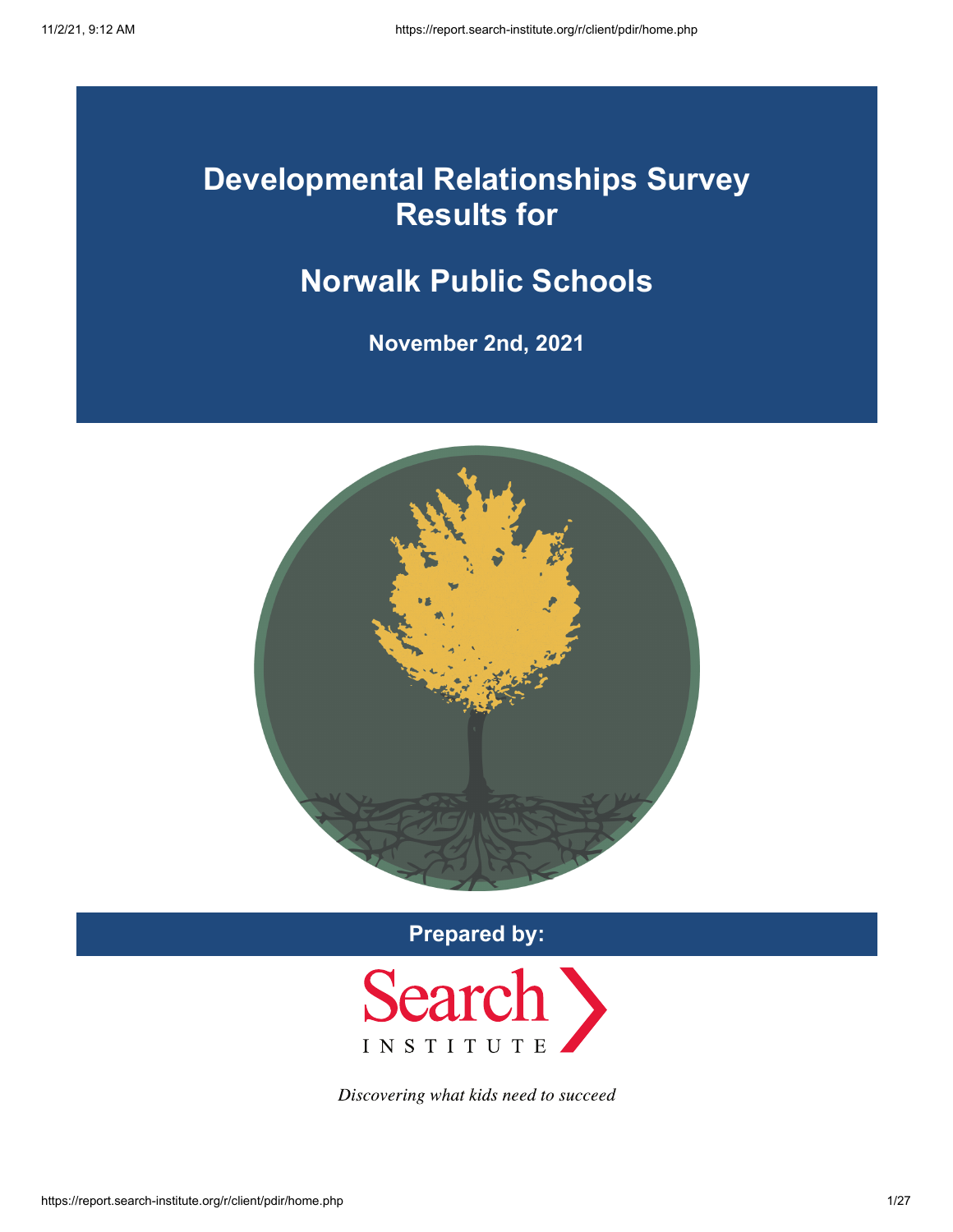### <span id="page-1-0"></span>**Introduction**

This report is based on your young peoples' responses to the Developmental Relationships Survey. The report was prepared by Search Institute, a non-profit organization that partners with schools, youth programs, and other organizations to conduct and apply research that promotes positive youth development and advances equity. Search Institute generates new knowledge through mixedmethods studies and develops and delivers workshops, surveys, and other resources that enable practitioners and parents to understand and act on the science of youth development.

In this report, you will find actionable data on developmental relationships, social and emotional competencies, and equitable practices. We hope that these data will help you make the case that developmental relationships are the lever through which we can advance social and emotional competence and create more equitable environments where all young people are equipped to continue on their paths to thrive.



Search Institute 3001 Broadway Street Northeast, Suite 310 Minneapolis, MN 55413 1-800-888-7828 info@searchinstitute.org [www.searchinstitute.org](https://www.search-institute.org/)

Copyright © 2021 by Search Institute. All rights reserved. No part of this publication may be reproduced in any manner whatsoever, mechanical, digital, or electronic, without prior permission from the publisher, except in brief quotations or summaries in articles or reviews, or as follows:

The titled organization or its designee may reproduce and distribute this report in its entirety for informational and educational purposes only.

The titled organization or its designee may reproduce or adapt findings from this report to other formats (including, but not limited to, brochures, websites, and presentations), provided Search Institute is acknowledged as the source of the information.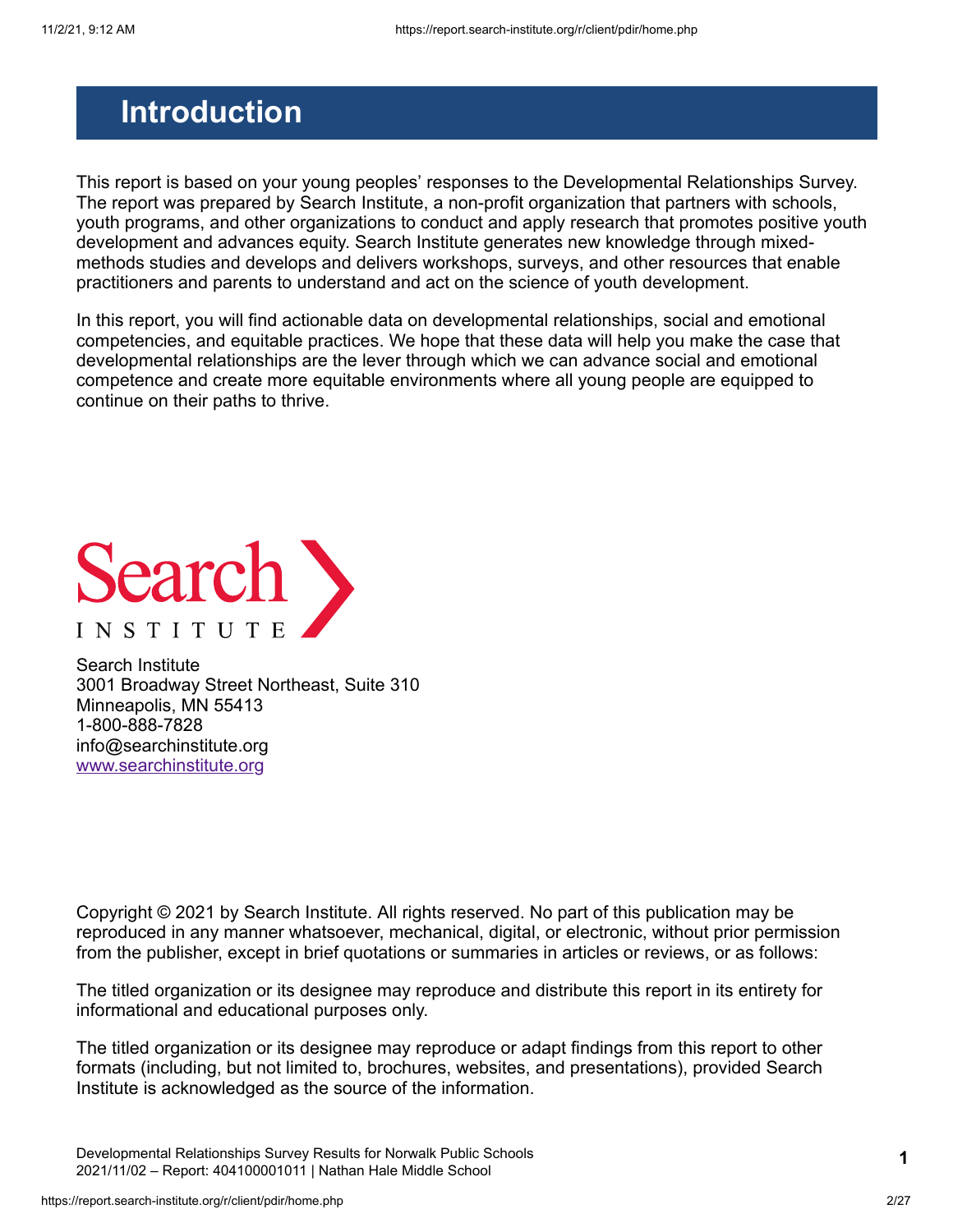# <span id="page-2-0"></span>**Table of Contents**

|                                                          | Paɑe |
|----------------------------------------------------------|------|
| <b>Introduction</b>                                      |      |
| <b>Table of Contents</b>                                 |      |
| <b>What are Developmental Relationships</b>              |      |
| <b>Developmental Relationships Framework</b>             |      |
| <b>Description of Your Study &amp; Sample</b>            |      |
| <b>Demographics</b>                                      |      |
| <b>How to Read the Report &amp; Interpret Results</b>    |      |
| <b>Core Measure 1: Developmental Relationships</b>       |      |
| <b>Core Measure 2: Social and Emotional Competencies</b> | 5    |
| <b>Core Measure 3: Equitable Practices</b>               |      |
| <b>Additional Measures: Outcomes</b>                     | 9    |
| <b>Outcomes: DFC Four Core Measures</b>                  |      |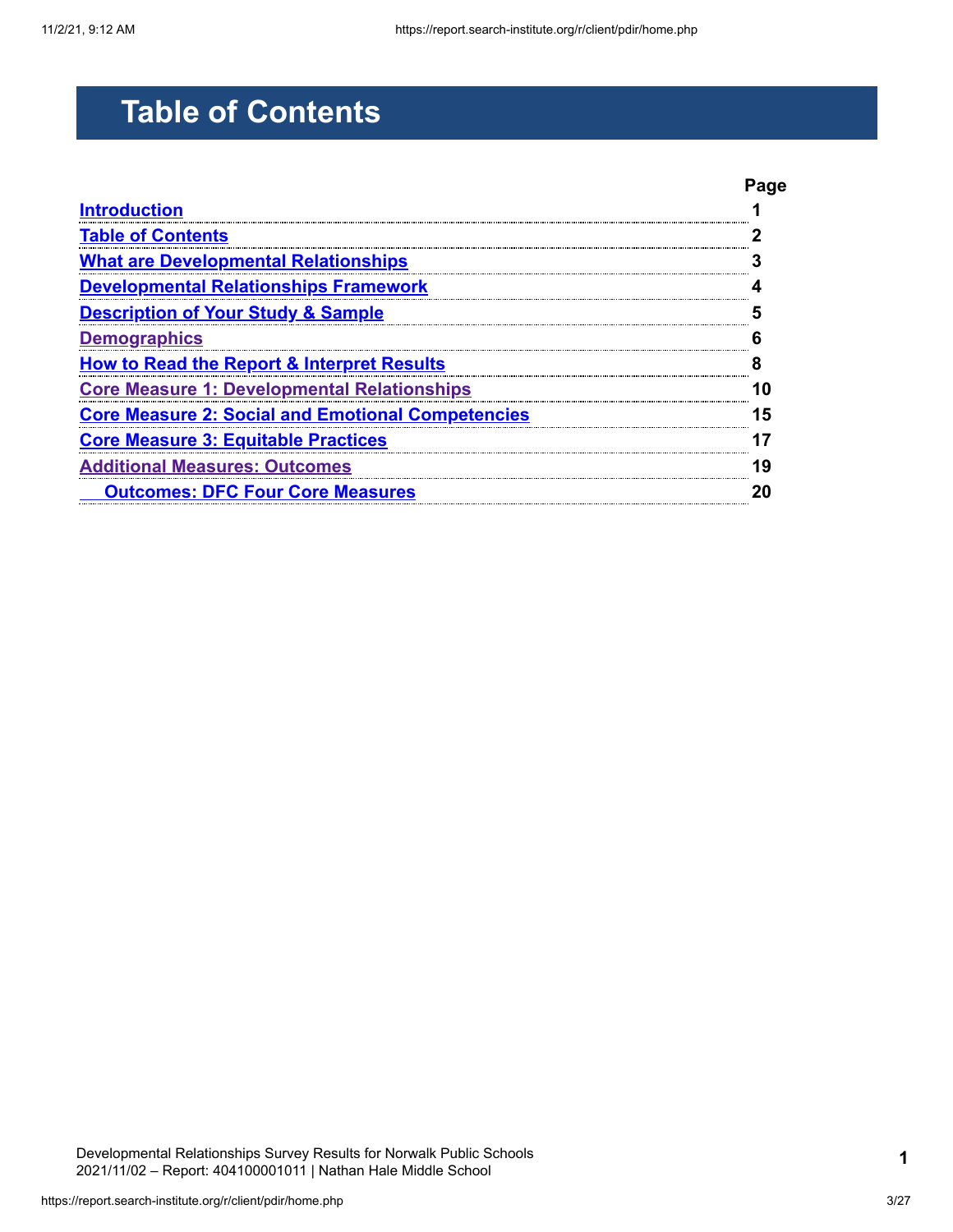### <span id="page-3-0"></span>**What are Developmental Relationships**

Over the past decade, Search Institute has conducted a multi-year effort to better understand the role relationships play in positive youth development. This work has led to extensive literature reviews and numerous qualitative and quantitative studies to inform our understanding of the power of relationships young people have with parenting adults, educators, and youth workers (e.g., mentors, program staff, among others). It is through this work that Search Institute has defined these highquality relationships as "developmental relationships." Developmental relationships are close connections through which young people discover who they are (identity), gain abilities to share their own lives (agency), and learn how to interact with and contribute to the world around them (committed to their community).

Developmental relationships are characterized by five interconnected elements (with specific actions within each): express care, challenge growth, provide support, share power, and expand possibilities. To date, Search Institute's research has shown that when young people experience developmental relationships with caring adults, they tend to report a wide range of positive outcomes including social-emotional strengths (Syvertsen et al., 2015), increased resiliency (Roehlkepartain et al., 2017), and greater academic motivation (Scales et al., 2019).

Just as a system of roots supports and nourishes trees as they develop and grow, nurturing relationships with adults provide a foundation for young people's development by offering them guidance, encouragement, and new opportunities. Cultivating strong roots nourishes young people and supports their development and growth while creating a foundation of stability.



Developmental Relationships Survey Results for Norwalk Public Schools 2021/11/02 – Report: 404100001011 | Nathan Hale Middle School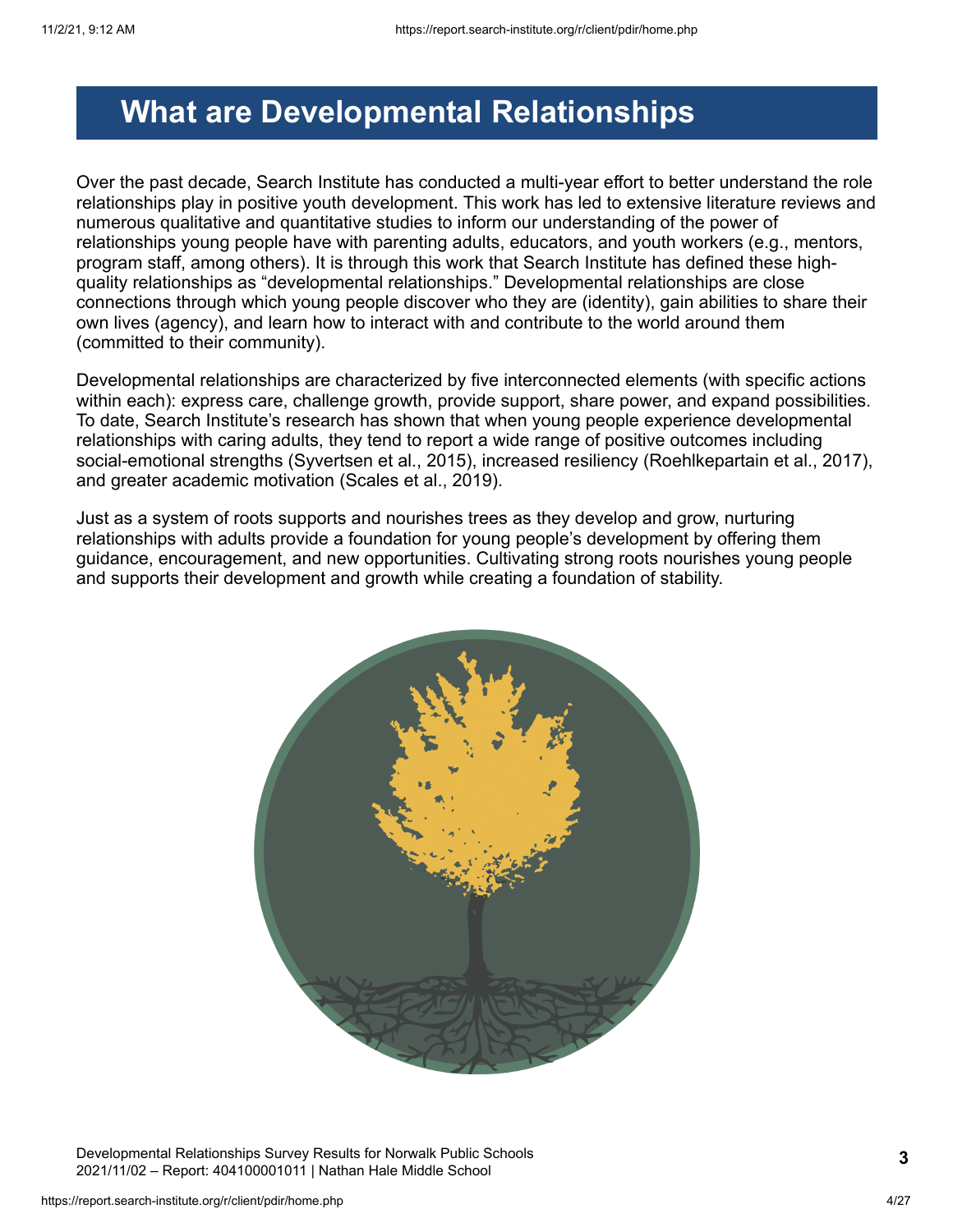## <span id="page-4-0"></span>**The Developmental Relationships Framework**

Young people are more likely to grow up successfully when they experience developmental relationships with important people in their lives. Developmental relationships are close connections through which young people discover who they are, cultivate abilities to shape their own lives, and learn how to engage with and contribute to the world around them. Search Institute has identified five elements—expressed in 20 specific actions—that make relationships powerful in young people's lives.

| <b>Elements</b>                                                                               | <b>Actions</b>                                                                  | <b>Definitions</b>                                                                                                                                                                           |  |  |  |  |
|-----------------------------------------------------------------------------------------------|---------------------------------------------------------------------------------|----------------------------------------------------------------------------------------------------------------------------------------------------------------------------------------------|--|--|--|--|
| <b>Express Care</b><br>Show me that I matter to<br>you.                                       | • Be dependable<br>Listen<br>Believe in me<br>Be warm<br>Encourage<br>$\bullet$ | Be someone I can trust.<br>Really pay attention when we are together.<br>Make me feel known and valued.<br>Show me you enjoy being with me.<br>Praise me for my efforts and achievements.    |  |  |  |  |
| <b>Challenge Growth</b><br>Push me to keep getting<br>better.                                 | Expect my best<br>Stretch<br>Hold me accountable<br>• Reflect on failures       | Expect me to live up to my potential.<br>Push me to go further.<br>Insist I take responsibility for my actions.<br>Help me learn from mistakes and setbacks.                                 |  |  |  |  |
| <b>Provide Support</b><br>Help me complete tasks<br>and achieve goals.                        | Navigate<br>Empower<br>• Advocate<br>Set boundaries                             | Guide me through hard situations and systems.<br>Build my confidence to take charge of my life.<br>Stand up for me when I need it.<br>Put limits in place that keep me on track.             |  |  |  |  |
| <b>Share Power</b><br>Treat me with respect and<br>give me a say.                             | Respect me<br>Include me<br>Collaborate<br>• Let me lead                        | Take me seriously and treat me fairly.<br>Involve me in decisions that affect me.<br>Work with me to solve problems and reach goals.<br>Create opportunities for me to take action and lead. |  |  |  |  |
| <b>Expand Possibilities</b><br>Connect me with people<br>and places that broaden<br>my world. | • Inspire<br>Broaden horizons<br>• Connect                                      | Inspire me to see possibilities for my future.<br>Expose me to new ideas, experiences, and places.<br>Introduce me to people who can help me grow.                                           |  |  |  |  |

NOTE: Relationships are, by definition, bidirectional, with each person giving and receiving. So each person in a strong relationship both engages in and experiences each of these actions. However, for the purpose of clarity, this framework is expressed from the perspective of one young person.

Copyright © 2020 Search Institute, Minneapolis, MN. www.searchinstitute.org. May be reproduced for nonprofit, educational use.

[Download a PDF of the framework](https://report.search-institute.org/r/images/drs/Developmental_Relationships_Framework_English_2019-03-25.pdf)

Developmental Relationships Survey Results for Norwalk Public Schools 2021/11/02 – Report: 404100001011 | Nathan Hale Middle School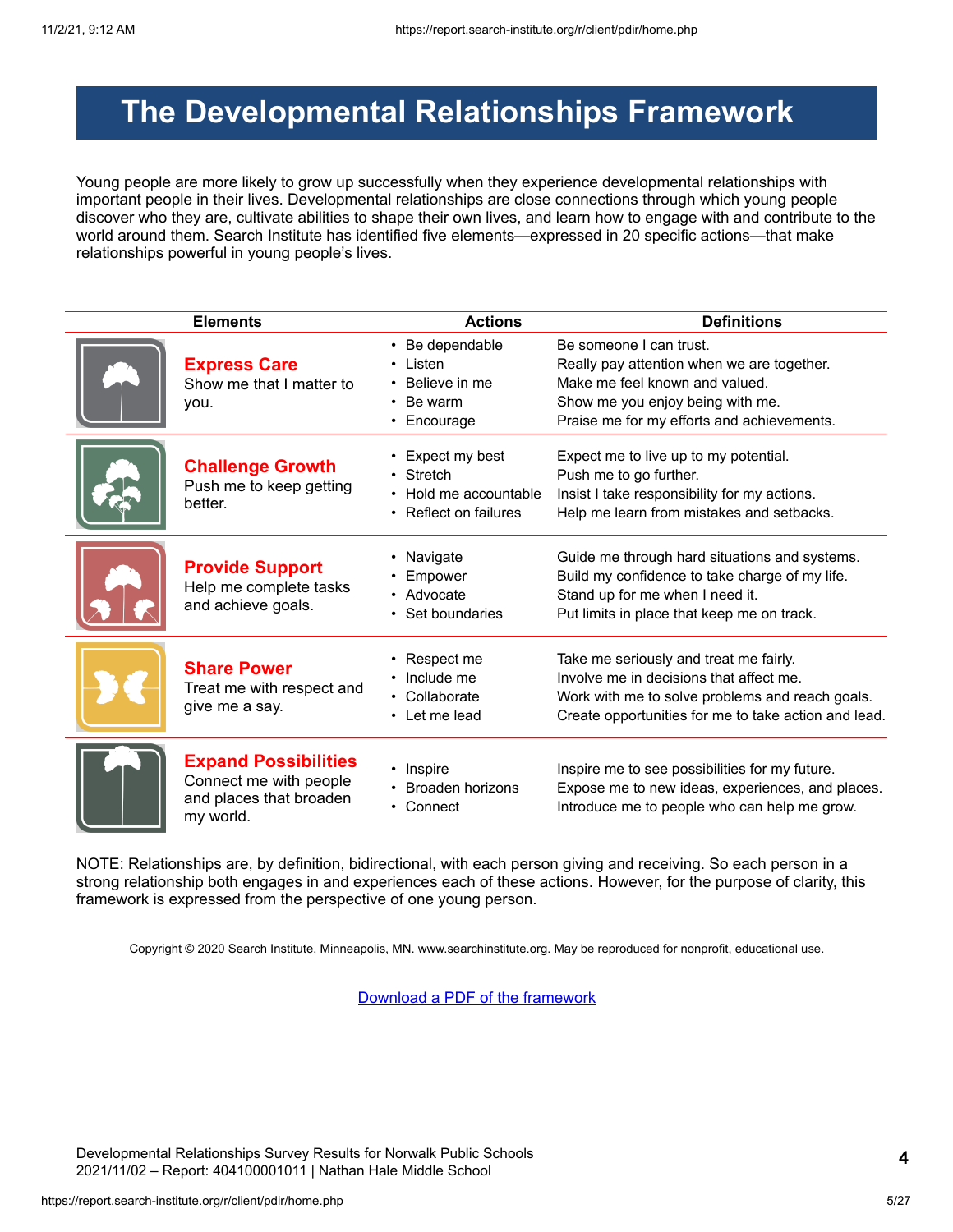## <span id="page-5-0"></span>**Description of Your Study & Sample**

Search Institute's Developmental Relationships Survey was used for this study. This survey is designed for young people in grades 4 through 12+ and is typically administered online independently or in a group setting. Some young people may choose to use the included audio prompts to assist with comprehension. Standardized administration procedures were provided to staff who administered the survey to enhance the quality of the data.

The specific characteristics of your survey participants are shown in the table and waffle charts on the next two pages. When reviewing demographic data in this report, it is important to note that survey participants self-reported on each of these attributes. As such, it may not entirely align with your own demographic data. Understanding who participated is vital for appropriate interpretation and application. If your sample reflects the population you seek to engage, then you can have more confidence that the results will be broadly applicable. If your sample does not match your target population, you will need to consider these differences when interpreting the findings.

This report will only show results for samples of at least 30 young people. This reduces the risk that results on particular young people will be singled out and discussed, particularly in public settings. In addition, results from very small samples of young people should not be applied more broadly, nor should assumptions be made that their perspectives are generalizable or transferrable to larger groups. Their results may be true for them, but there may not be enough young people in the sample to account for measurement and sampling errors.

#### **Discussion Questions**

- What worked with the survey administration? What challenges were present? How can we avoid these problems going forward?
- How did youth respond to being asked to complete the survey? Were staff and young people sufficiently aware of the survey's purpose?
- $\Omega$  In what ways does the sample in your survey reflect (or not reflect) the young people you seek to hear from as you develop your priorities and action plans?
- $\Omega$  What characteristics of the survey sample make it particularly valuable? (For example, perhaps there is a subgroup included that you haven't heard from before. Or perhaps it includes young people who participate regularly but don't always speak up.)
- $(?)$  If your study does not include all the perspectives of young people you would want to include, how might you engage those additional voices moving forward? (This might include asking them to be part of the study interpretation and planning process.)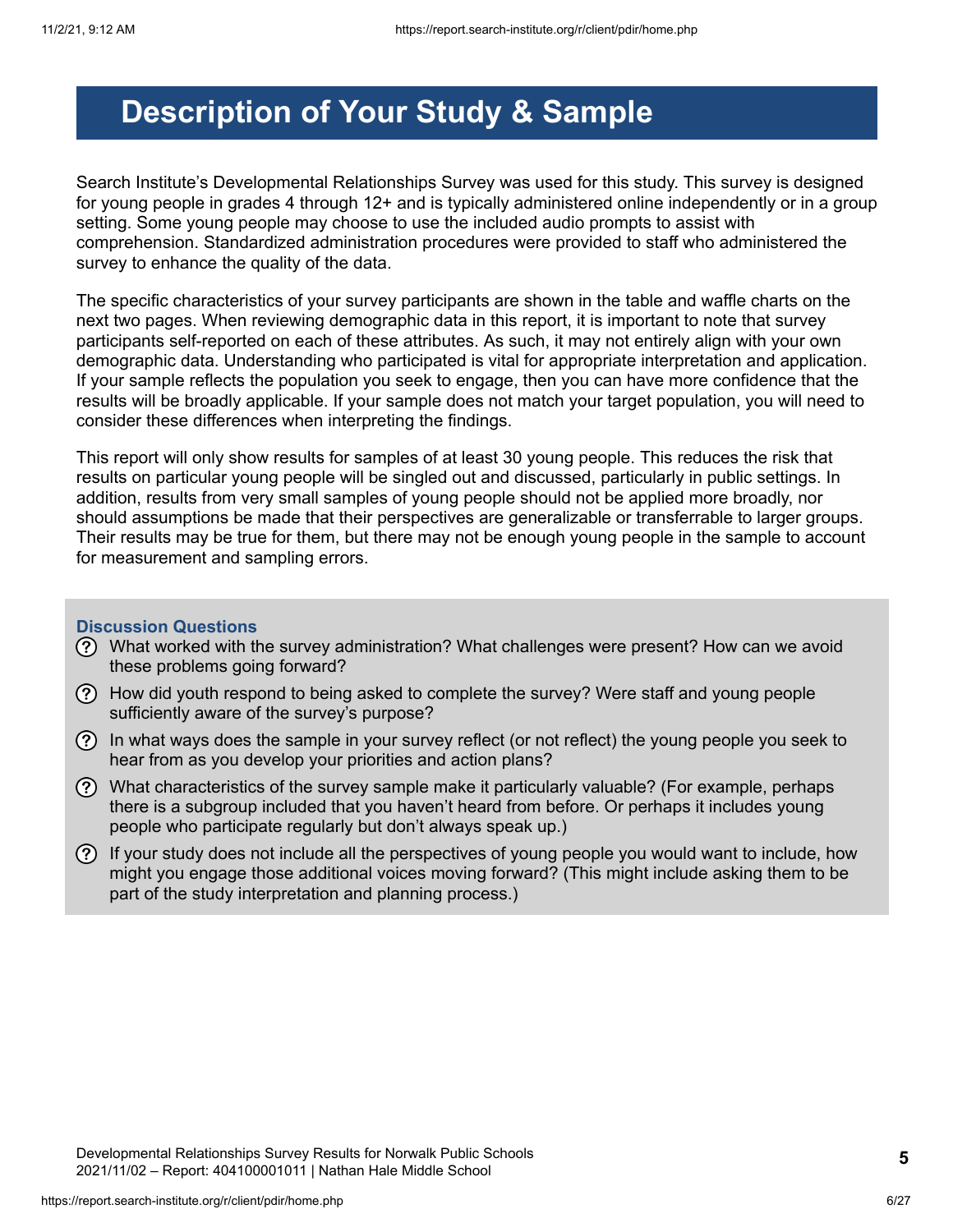# <span id="page-6-0"></span>**Demographics Tables**

| <b>Youth Demographics</b> | <b>Sample Size</b> |
|---------------------------|--------------------|
| <b>Total</b>              | 261                |
| Age                       |                    |
| ~10                       | 1                  |
| 10                        | 0                  |
| 11                        | 1                  |
| 12                        | 43                 |
| 13                        | 132                |
| 14                        | 72                 |
| 15                        | $4\vert$           |
| 16                        | 0                  |
| 17                        | 0                  |
| 18                        | $\overline{0}$     |
| $19+$                     | 1                  |
| Grade                     |                    |
| Not enrolled              | 0                  |
| Grade 4                   | 0                  |
| Grade 5                   | $\mathbf{1}$       |
| Grade 6                   | 0                  |
| Grade 7                   | 123                |
| Grade 8                   | 124                |
| Grade 9                   | 0                  |
| Grade 10                  | 0                  |
| Grade 11                  | 0                  |
| Grade 12                  | 1                  |
| Post-secondary            | 0                  |
| Gender                    |                    |
| Girl                      | 106                |
| Boy                       | 130                |
| Other                     | 7                  |
| Race                      |                    |
| Asian/Pacific Islander    | 13                 |
| <b>Black</b>              | 20                 |
| Hispanic/Latinx           | 87                 |
| <b>Native American</b>    | 0                  |
| White                     | 72                 |
| Other                     | 19                 |
| <b>Multiracial</b>        | 43                 |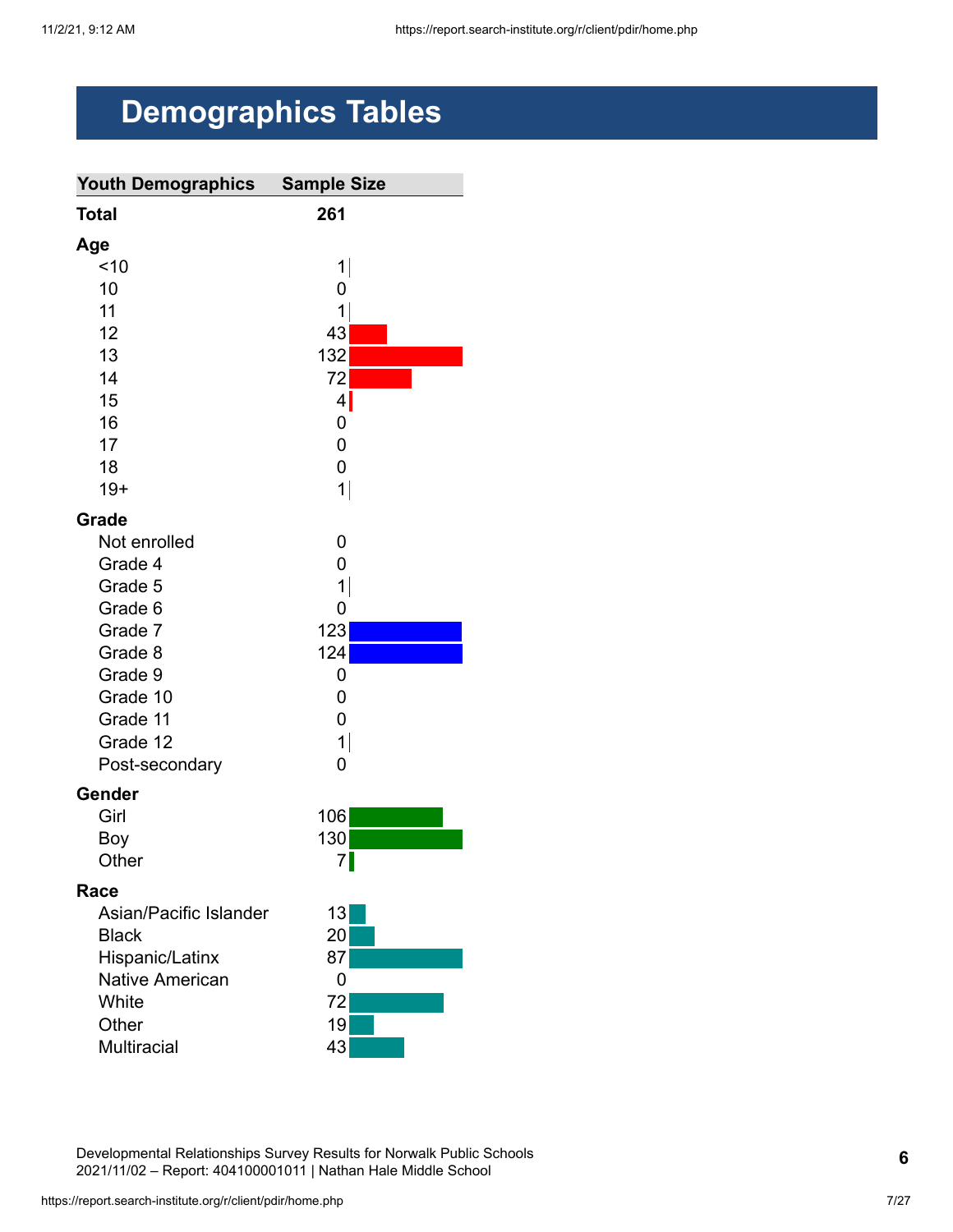## **Demographics Charts**

The following waffle charts contain additional descriptive information about your young people who participated in the survey.











Developmental Relationships Survey Results for Norwalk Public Schools 2021/11/02 – Report: 404100001011 | Nathan Hale Middle School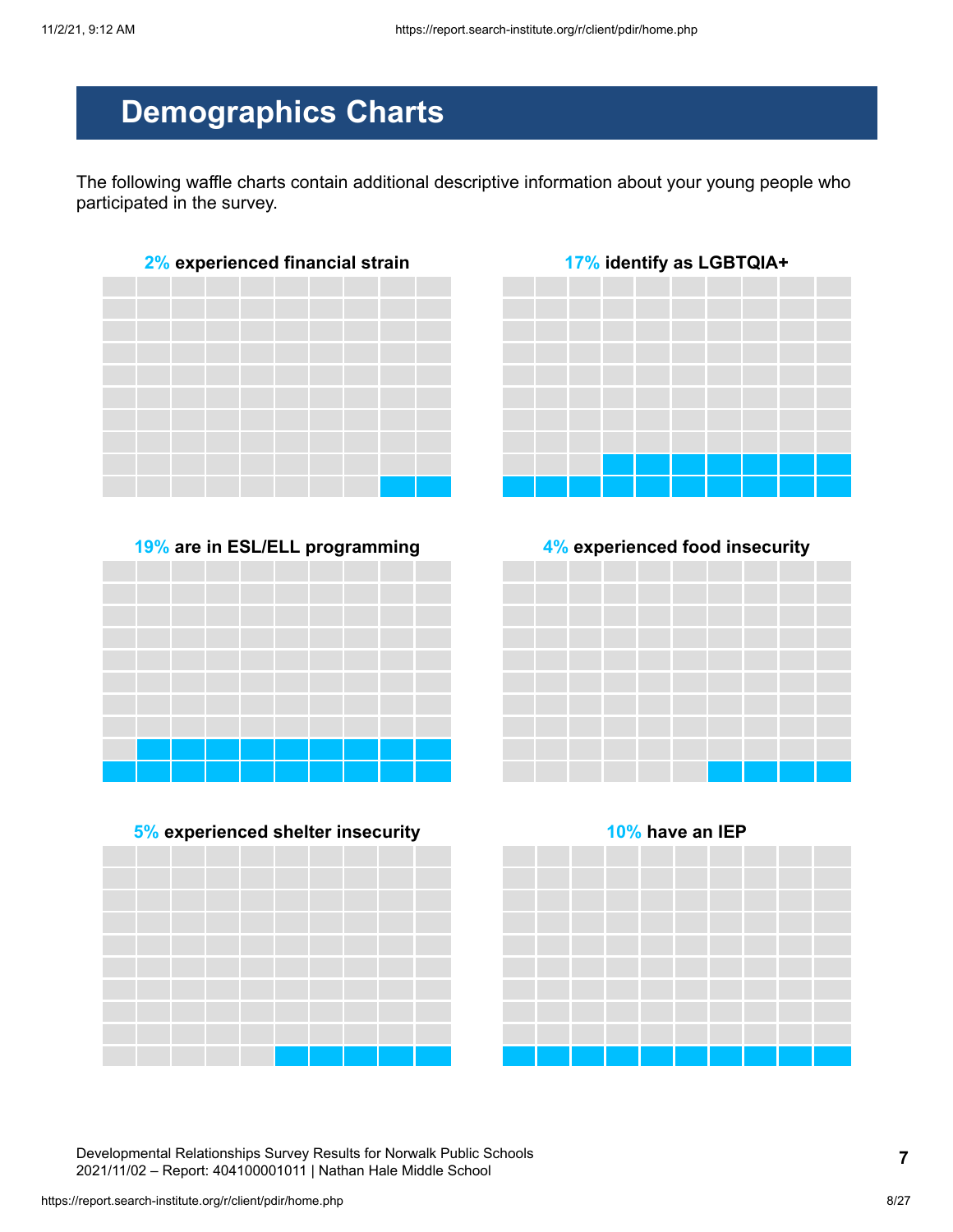## <span id="page-8-0"></span>**How to Read the Report & Interpret Results**

This report offers unique information on your young people and their experiences with your organization. It emphasizes the relationships and equitable practices that are essential for young people to develop the social and emotional competencies critical for success in life. These data are meant to guide schools and youth-serving organizations to put in place research-informed strategies to boost their intentional practices in building developmental relationships.

This report provides information from several angles. We recommend you review your results in several stages that allow you to both see the broad context and focus on specific issues, needs, gaps, or priorities. As you do this, consider the following:

- 1. Examine the broadest findings, such as the overall scores for each category of developmental relationships and social and emotional competencies. This high-level review will give you an overall sense of what is happening with your young people. Note any clear patterns, surprises, or questions you see.
- 2. Pay attention to both averages and distribution. The report shows both average scores, which gives you a sense of your young people overall, and the "distribution" of scores, which shows the percentages of young people who scored low and high in each area. These different groups are referred to as "Weak," "Moderate," and "Strong" within this report.
- 3. Access the online dashboard to examine the data for subgroups of young people, particularly those that are most relevant to your work. Do you see surprises or meaningful differences that need further exploration?
- 4. Focus on data in which you and your organization have a particular stake. You may have goals related to specific indicators. Reflect on how they either align with or offer a counterpoint to the general patterns you noticed earlier.

These data are best examined in conversation with multiple stakeholders, including young people, staff, parenting adults, positional leaders, and others—all of whom will bring different perspectives to the interpretation. If you do not already have a diverse guiding team for your planning process, convene one or more groups to work together to internalize, interpret, and then use the data for change. This process will build shared understanding and commitment to actions you ultimately take based on the findings.

You will note that this report does not have "norm" data to which to make comparisons. Though it can be interesting to compare your own results to others, Search Institute's experience in working with schools and other organizations is that it can be distracting or counterproductive. Your population can be quite different from those on which national norms are based, making it difficult to interpret differences. Furthermore, the most important context is your local context, your shared priorities, and the gaps between your current realities and your targets for growth. In other words, the most relevant comparison is to your hopes, aspirations, and goals for your young people. Thus, we encourage emphasizing the local context as a comparison point, rather than focusing on comparing your data to other organizations.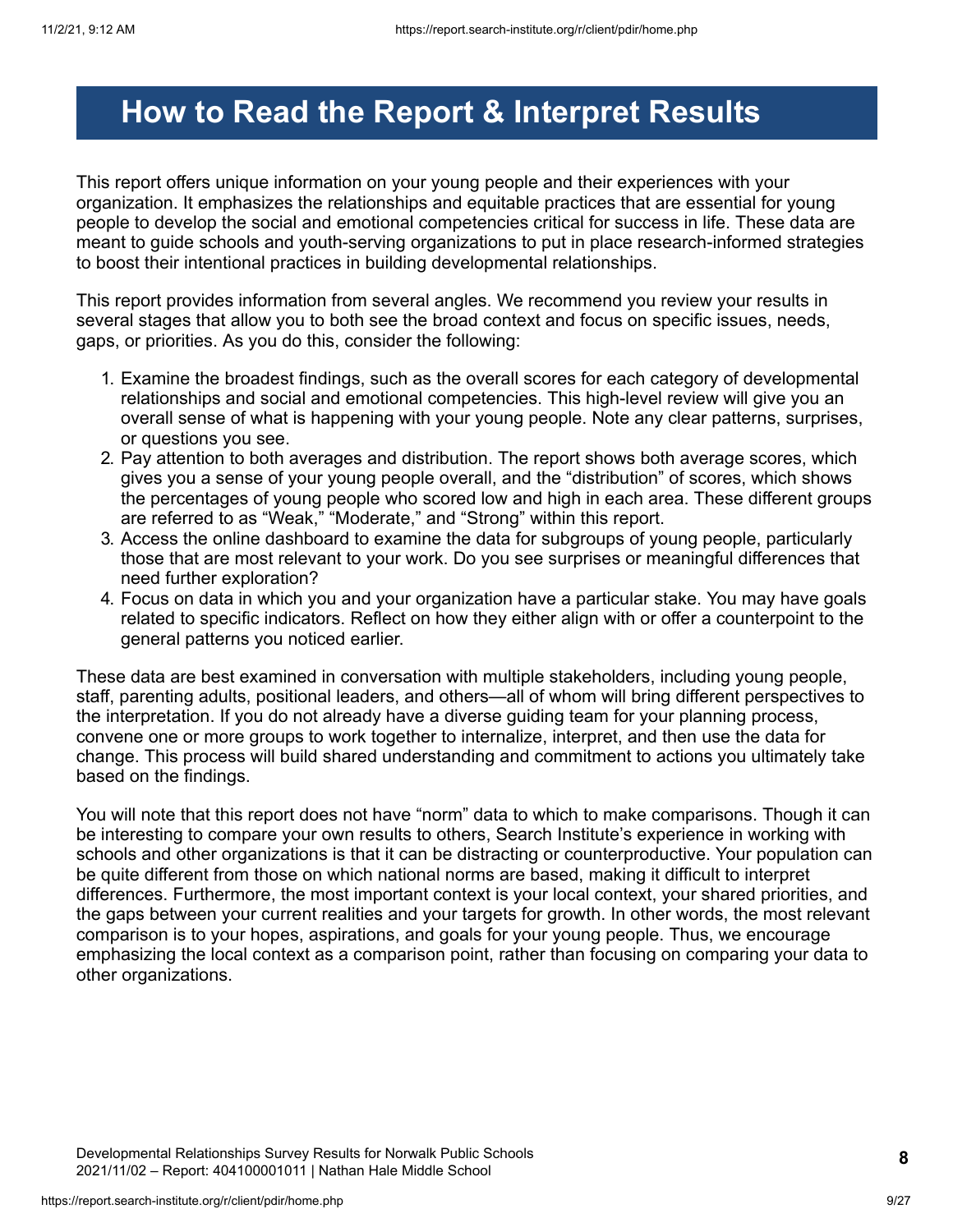It is important to remember that these survey data represent just one source of information. No single source of information—no matter how valid—can tell the whole story about how your young people are doing. For those reasons, among others, these data should not be used for accountability purposes. It is important to review these data (like all information and data) critically and in context of other information, experience, and research. If it reinforces other data points, you can have more confidence in it. If it contradicts other findings or perspectives, dig deeper to understand the reason for the differences.

As you look at the detailed tables of data, it can be tempting to over-interpret small differences between groups of young people. A difference between scores that may look meaningful, might not reach a level of statistical significance. That is, small differences may be due to measurement error. Small differences are less likely to be significant with smaller samples.

With these general guidelines in mind, we believe you will find important results, patterns, and insights in this report that offer a fresh perspective on how young people are experiencing the essential relationships and equitable practices that matter to their success.

This report is structured into three core sections: Developmental Relationships, Social and Emotional Competencies, and Equitable Practices. Additional sections may be present depending on your organization's customizations.

#### **How are average scores calculated?**

Each survey item has four response choices, scored on a scale from 1-4. Individual item scores are added together then divided by the total number of items. The resulting number (1-4) is then converted to a 0-100 range with the following formula  $((x-1)^*100)/3$  to assist with interpretation.

#### **How are responses distributed?**

Scores are shown in three levels. These three levels are: weak (scores of 0-33 that reflect responses of the first two response options), moderate (scores of 33.33-66.33 that reflect the third response option), and strong (scores of 66.67-100 that reflect the fourth response option). From this, you may identify areas where young people are either particularly high or low, which may not always be evident from the average score. In our pilot studies, young people who reported having higher developmental relationship scores typically had better youth development outcomes.

**As you make meaning of the data, follow a reflective process with the following questions:**

- What stands out? We recommend that you start by naming objective stats (e.g. Express Care was our strongest element with a score of 80).
- What encourages you? What discourages you?
- What surprises you? What is not clear?
- What is the importance of this?
- What may have led to this result?
- What action ideas come to mind? Note that actions may come in different forms (e.g. things we should do more often or less often; things that should be kept the same; making something more widely available or systematic).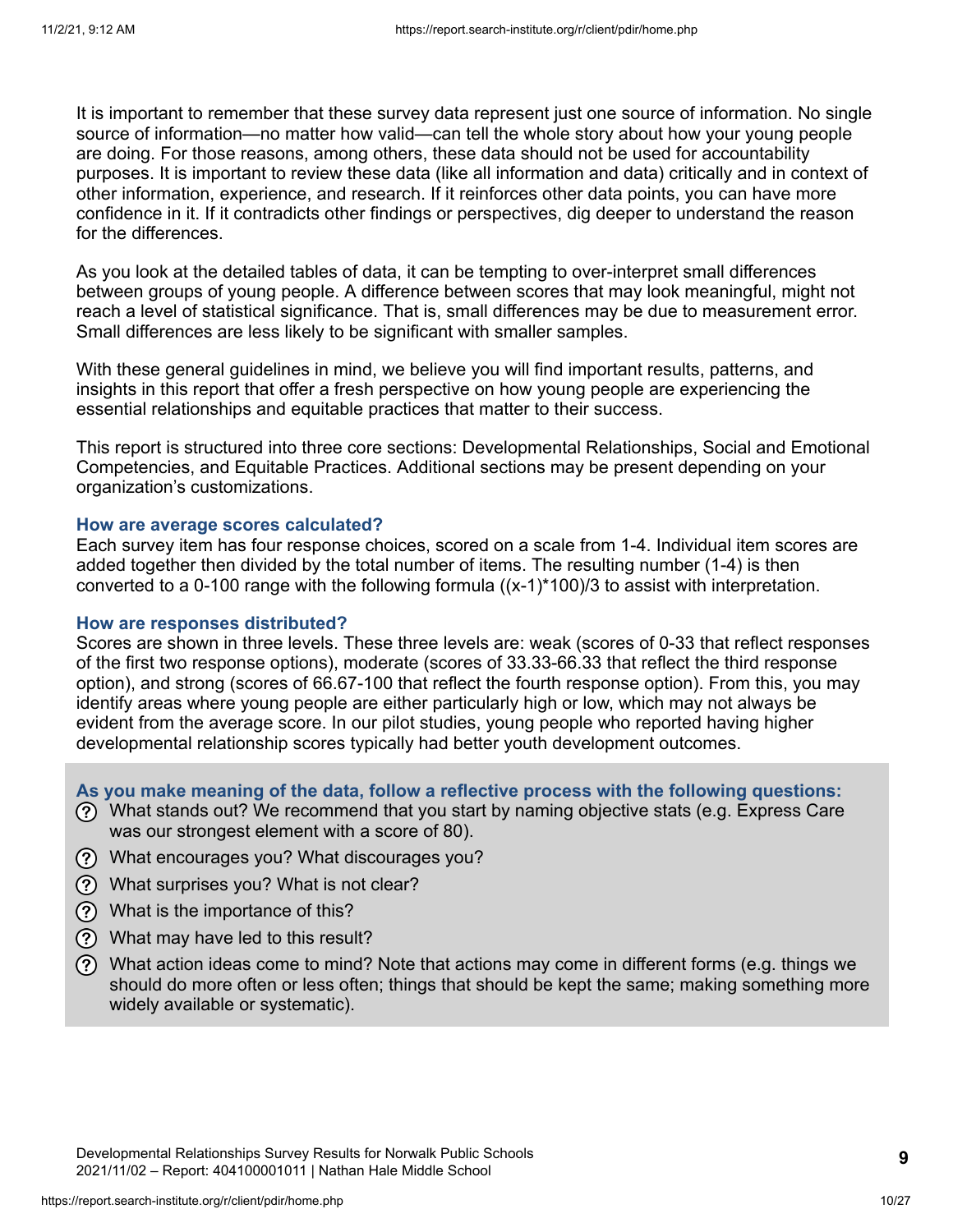## <span id="page-10-0"></span>**Core Measure 1: Developmental Relationships**

Developmental relationships are close connections through which young people discover who they are (identity), gain abilities to share their own lives (agency), and learn how to interact with and contribute to the world around them (committed to their community).

Developmental relationships are characterized by five interconnected elements (with specific actions within each): express care, challenge growth, provide support, share power, and expand possibilities. To date, Search Institute's research has shown that when young people experience developmental relationships with caring adults, they tend to report a wide range of positive outcomes including social-emotional strengths (Syvertsen et al., 2015), increased resiliency (Roehlkepartain et al., 2017), and greater academic motivation (Scales et al., 2019).

In this chapter, we will explore young people's experiences of developmental relationships and the five elements with the adults at Norwalk Public Schools.



**Youth generally reported experiencing moderate developmental relationships overall.**

**Note:** The red bar indicates the score from your previous administration of the survey. If this is your time 1 survey, then it will reflect the minimum benchmark for a "strong" score.

Developmental Relationships Survey Results for Norwalk Public Schools 2021/11/02 – Report: 404100001011 | Nathan Hale Middle School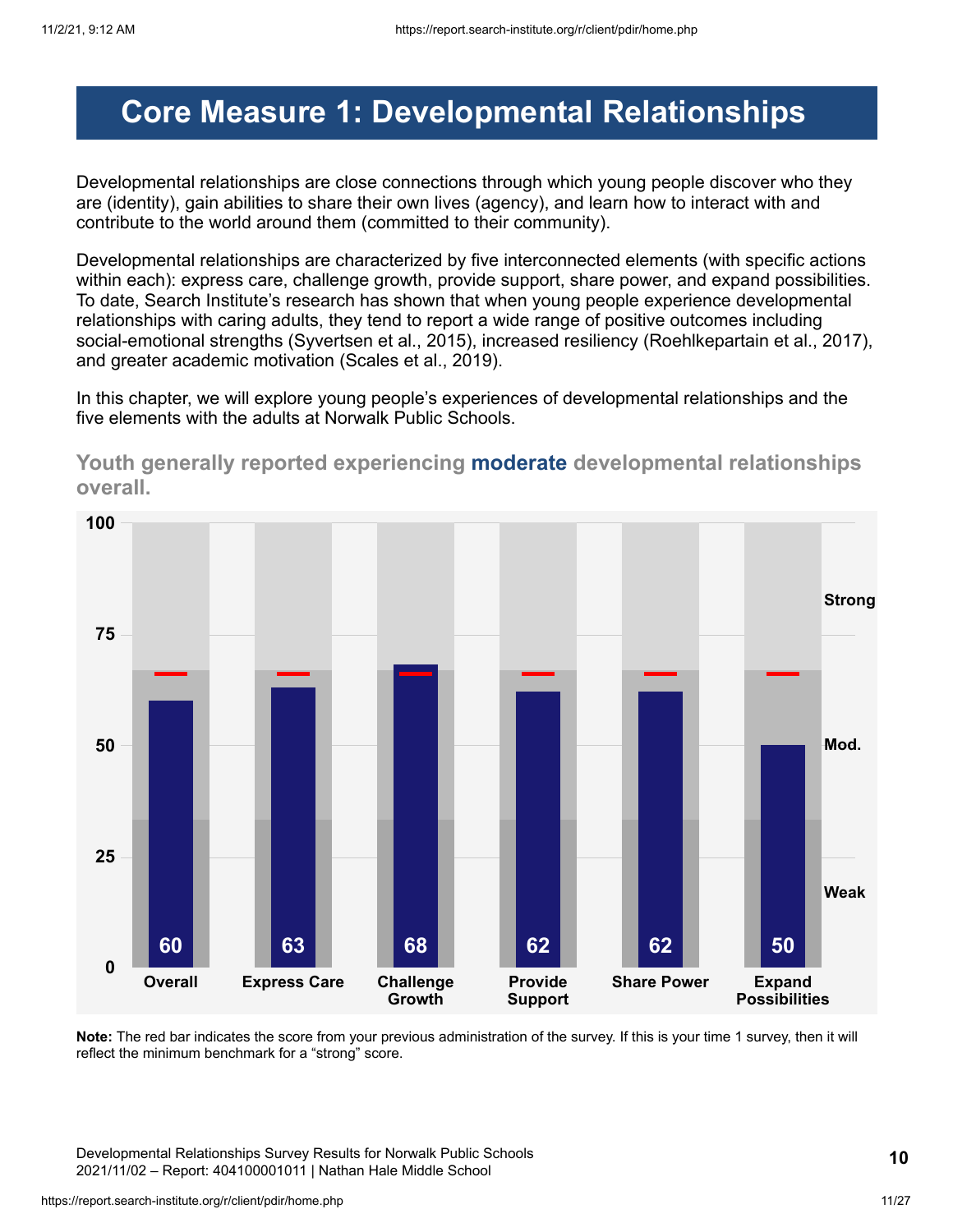**Youth reported a gap in their relational experiences versus how adults described their own relational actions during the survey pilot.** Adults in Pilot Survey **Your Youth Overall 79 85 60**



### **Overall, 37% of youth had strong experiences of developmental relationships. Conversely, 10% had weak experiences.**



Developmental Relationships Survey Results for Norwalk Public Schools 2021/11/02 – Report: 404100001011 | Nathan Hale Middle School

https://report.search-institute.org/r/client/pdir/home.php 12/27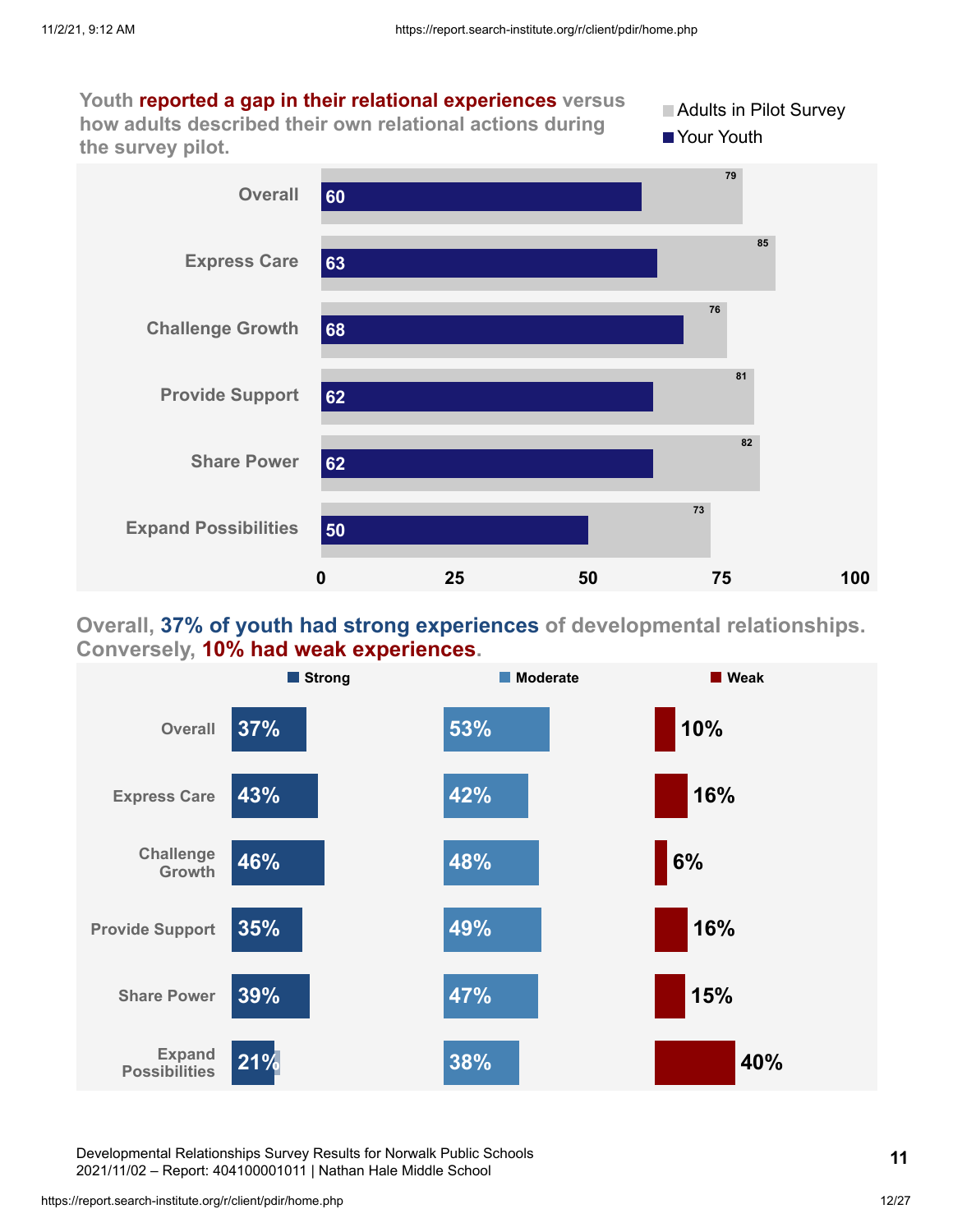**Youth reported different experiences of each of the 20 actions in the Developmental Relationships Framework.**

| <b>Expect My Best</b>                | 54%              | 37%           | 6% 3%             |                         |  |
|--------------------------------------|------------------|---------------|-------------------|-------------------------|--|
| <b>Respect Me</b>                    | 52%              | 32%           | 5%<br>12%         |                         |  |
| <b>Set Boundaries</b>                | 50%              | 34%           | 5%<br>10%         |                         |  |
| <b>Encourage</b>                     | 33%<br>46%       |               | 16%               | 5%                      |  |
| <b>Hold Me</b><br><b>Accountable</b> | 26%<br>47%       |               | 16%               | 11%                     |  |
| <b>Be Dependable</b>                 | 27%<br>46%       |               | 20%               | 8%                      |  |
| <b>Navigate</b>                      | 26%              | 44%           | 21%               | 10%                     |  |
| Listen                               | 29%              | 40%           | 24%               | 7%                      |  |
| <b>Collaborate</b>                   | 25%              | 44%           | 23%               | 8%                      |  |
| <b>Stretch</b>                       | 21%<br>47%       |               | 25%               | 7%                      |  |
| <b>Reflect on</b><br><b>Failures</b> | 26%              | 38%           | 26%               | 10%                     |  |
| <b>Include Me</b>                    | 17%              | 41%           | 33%               | 10%                     |  |
| <b>Believe in Me</b>                 | 23%              | 34%           | 31%               | 12%                     |  |
| <b>Be Warm</b>                       | 23%              | 34%           | 31%               | 12%                     |  |
| <b>Empower</b>                       | 21%              | 33%           | 32%               | 14%                     |  |
| <b>Advocate</b>                      | 17%              | 35%           | 29%               | 19%                     |  |
| Inspire                              | 15%              | 34%           | 31%               | 21%                     |  |
| <b>Broaden</b><br><b>Horizons</b>    | 19%              | 30%           | 33%               | 18%                     |  |
| <b>Let Me Lead</b>                   | 16%              | 31%           | 34%               | 19%                     |  |
| <b>Connect</b>                       |                  | 12% 26%       | 32%               | 29%                     |  |
|                                      | <b>Extremely</b> | <b>Mostly</b> | <b>■</b> Somewhat | $\blacksquare$ A Little |  |

Developmental Relationships Survey Results for Norwalk Public Schools 2021/11/02 – Report: 404100001011 | Nathan Hale Middle School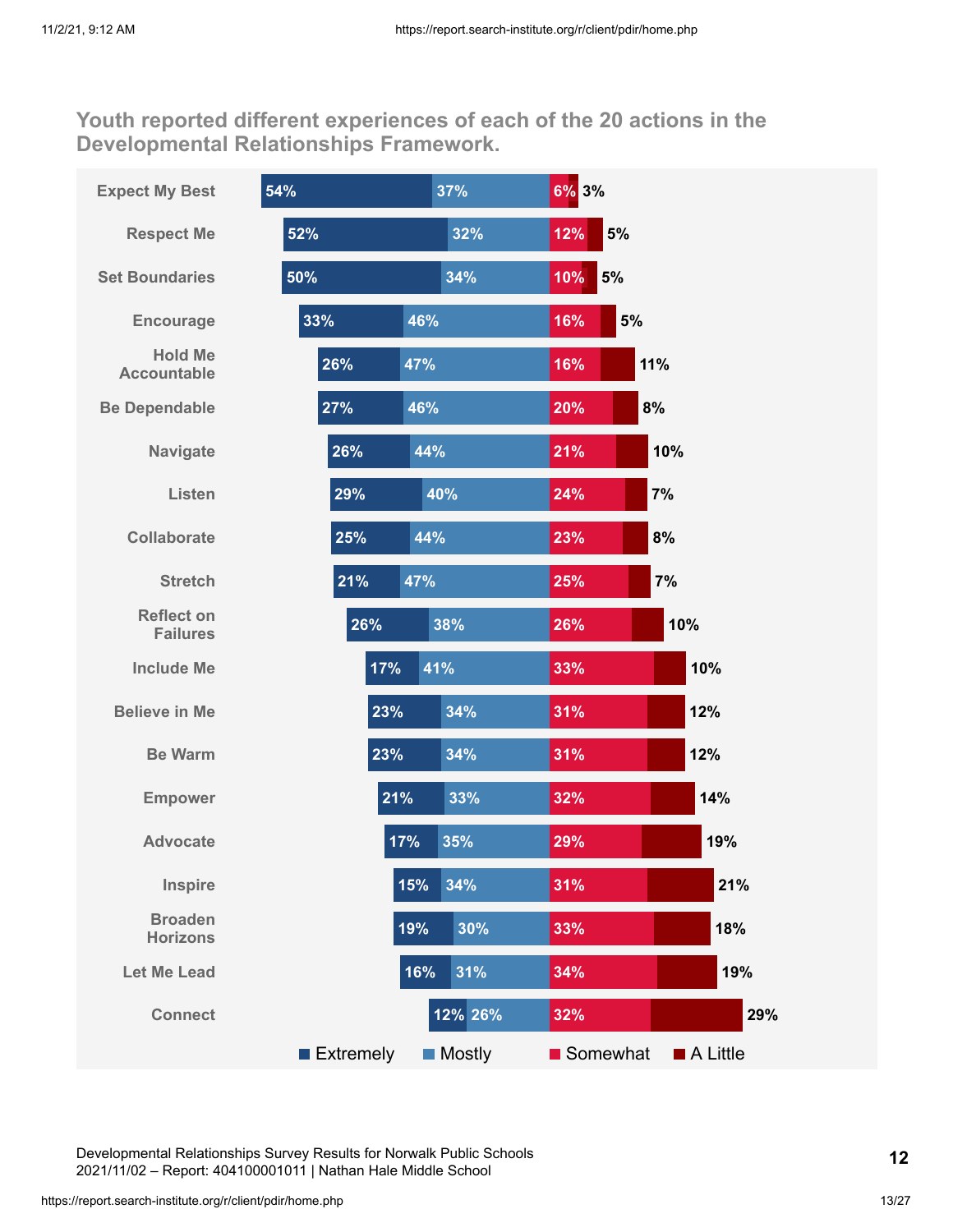**Youth reported a gap in moderate/strong Express Care actions vs how adults described their actions during the survey pilot.**





**Youth reported a gap in moderate/strong Challenge Growth actions vs how pilot survey adults described their actions.**

Adults in Pilot Survey Your Youth



Developmental Relationships Survey Results for Norwalk Public Schools 2021/11/02 – Report: 404100001011 | Nathan Hale Middle School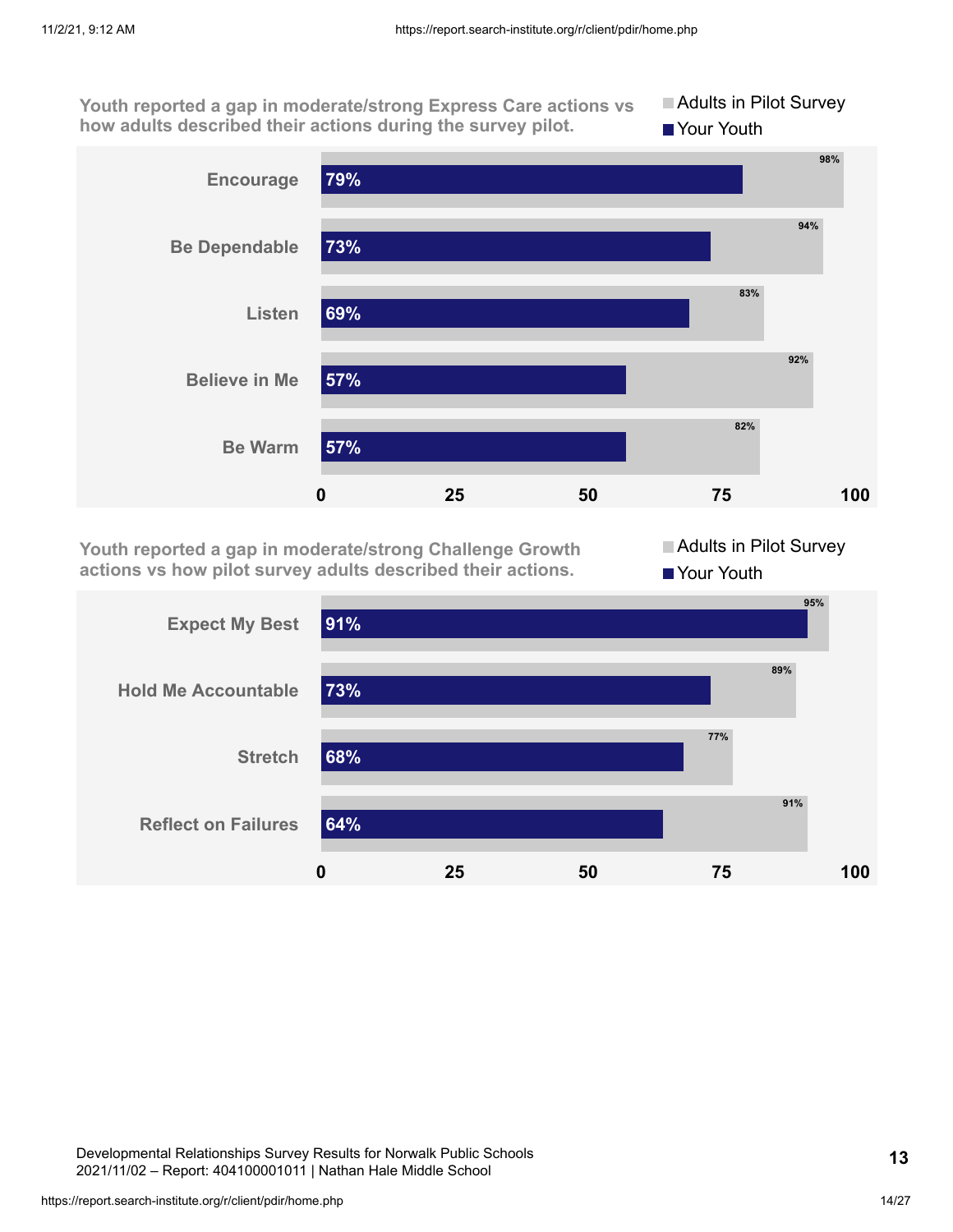**Youth reported a gap in moderate/strong Provide Support actions vs how pilot survey adults described their actions. Adults in Pilot Survey Your Youth** 



**Youth reported a gap in moderate/strong Share Power actions vs how adults described their actions during the survey pilot.**

**Adults in Pilot Survey** ■ Your Youth



**Youth reported a gap in moderate/strong Expand Possibilities actions vs how pilot survey adults described their actions.**

**Adults in Pilot Survey Your Youth** 



Developmental Relationships Survey Results for Norwalk Public Schools 2021/11/02 – Report: 404100001011 | Nathan Hale Middle School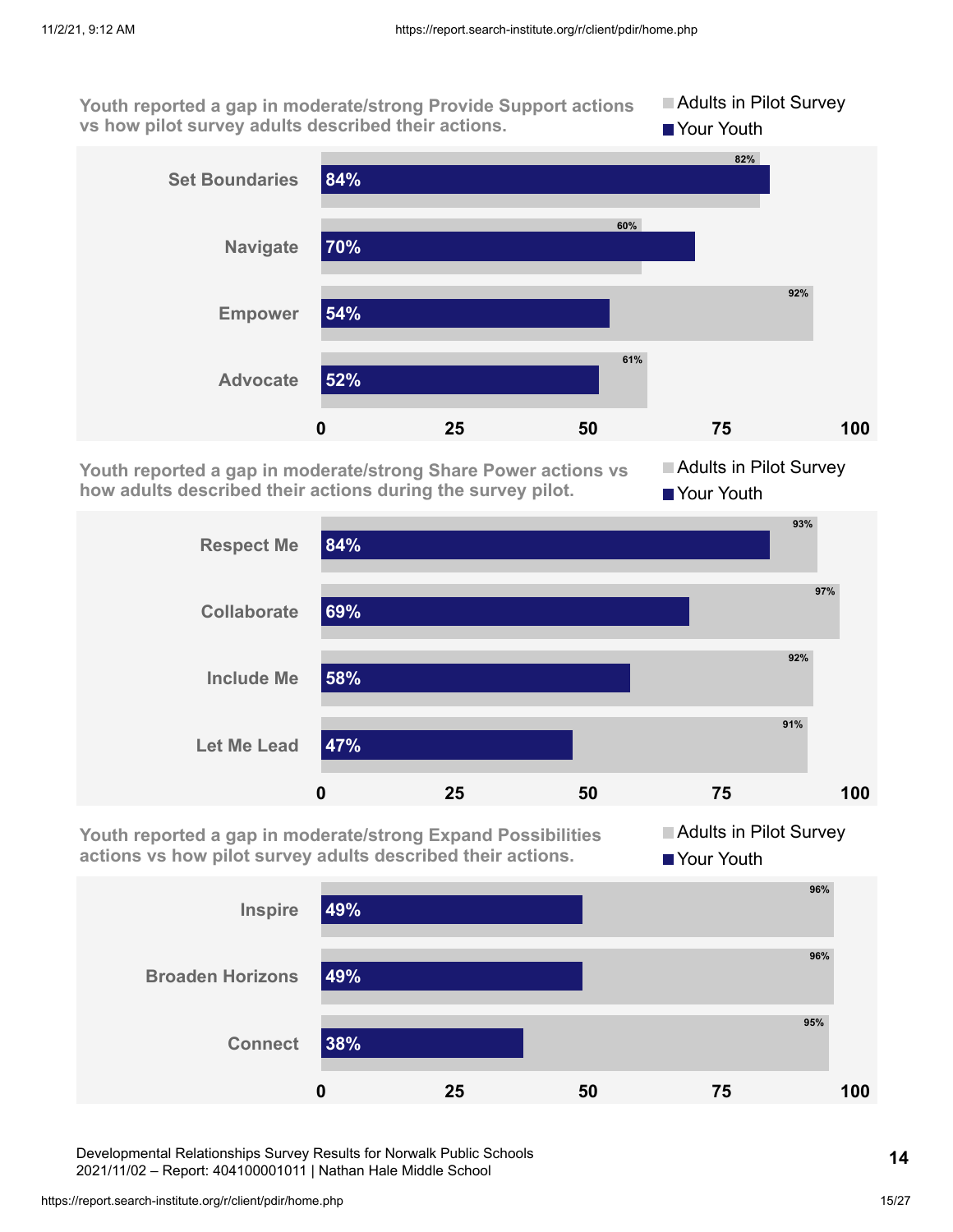### <span id="page-15-0"></span>**Core Measure 2: Social and Emotional Competencies**

The Collaborative for Academic, Social, and Emotional Learning defines social and emotional learning (SEL) as the process through which young people understand and manage emotions, set and achieve positive goals, feel and show empathy for others, establish and maintain positive relationships, and make responsible decisions (CASEL, 2017). Their framework $^{\text{1}}$  includes five competencies: Self-Awareness, Self-Management, Responsible Decision-Making, Relationship Skills, and Social Awareness.

In this chapter, we will explore young people's social and emotional competence. **This section is customizable, and your organization chose the following option: An overall score for Social and Emotional Competencies along with scores for each individual competency.**



**Overall, youth reported strong levels of social and emotional competence.**

**Note:** The red bar indicates the score from your previous administration of the survey. If this is your time 1 survey, then it will reflect the minimum benchmark for a "strong" score.

<sup>&</sup>lt;sup>1</sup> ®CASEL 2017. The five social and emotional learning (SEL) competencies were developed and defined by the Collaborative for Academic, Social, and Emotional Learning (CASEL). For more Information, visit <https://casel.org/core-competencies/>

Developmental Relationships Survey Results for Norwalk Public Schools 2021/11/02 – Report: 404100001011 | Nathan Hale Middle School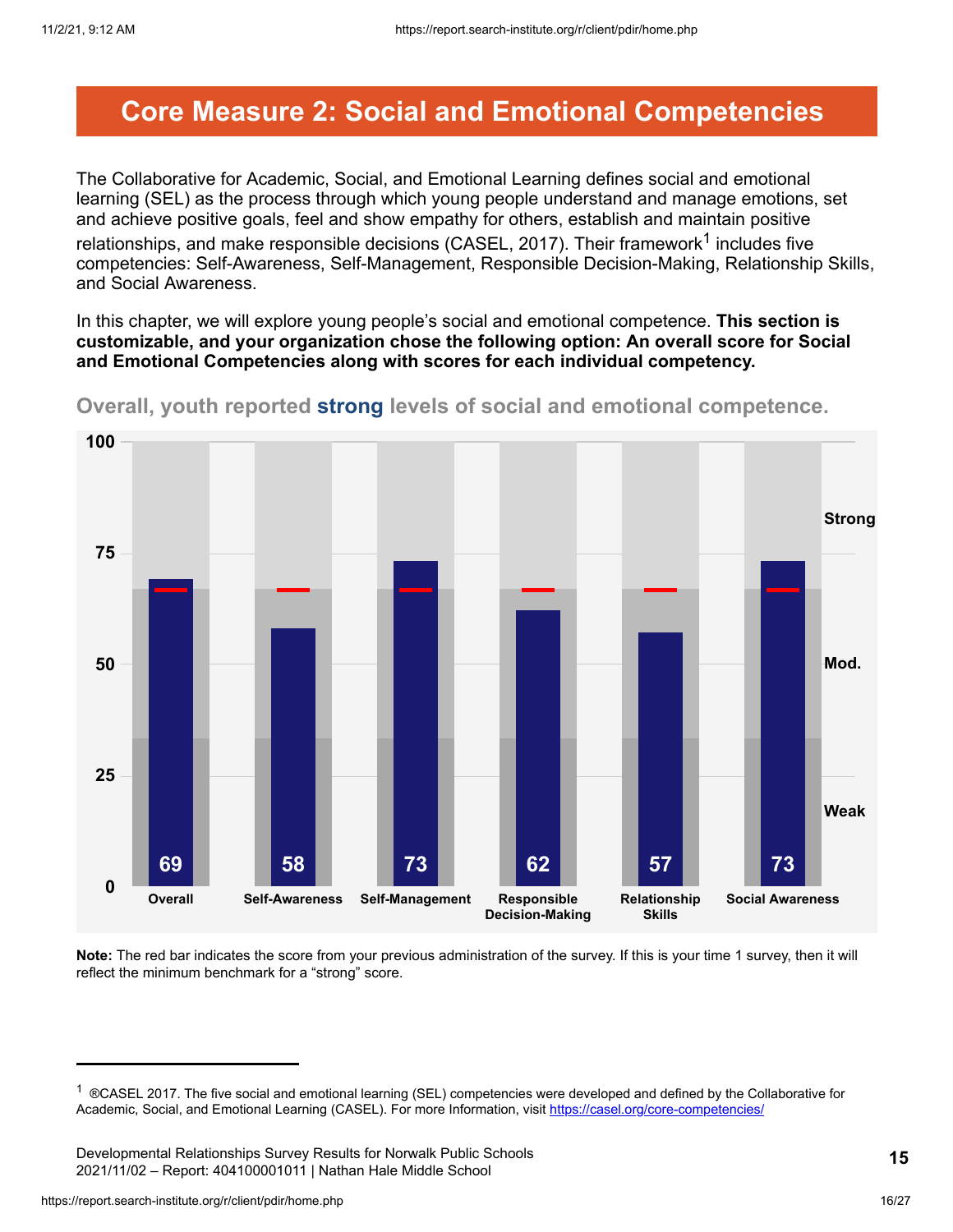### **Overall, 47% of youth reported strong social and emotional competence. Conversely, 6% reported weak social and emotional competence.**



### **Overall, youth who experienced stronger levels of developmental relationships had stronger social and emotional competence scores.**



Developmental Relationships Survey Results for Norwalk Public Schools 2021/11/02 – Report: 404100001011 | Nathan Hale Middle School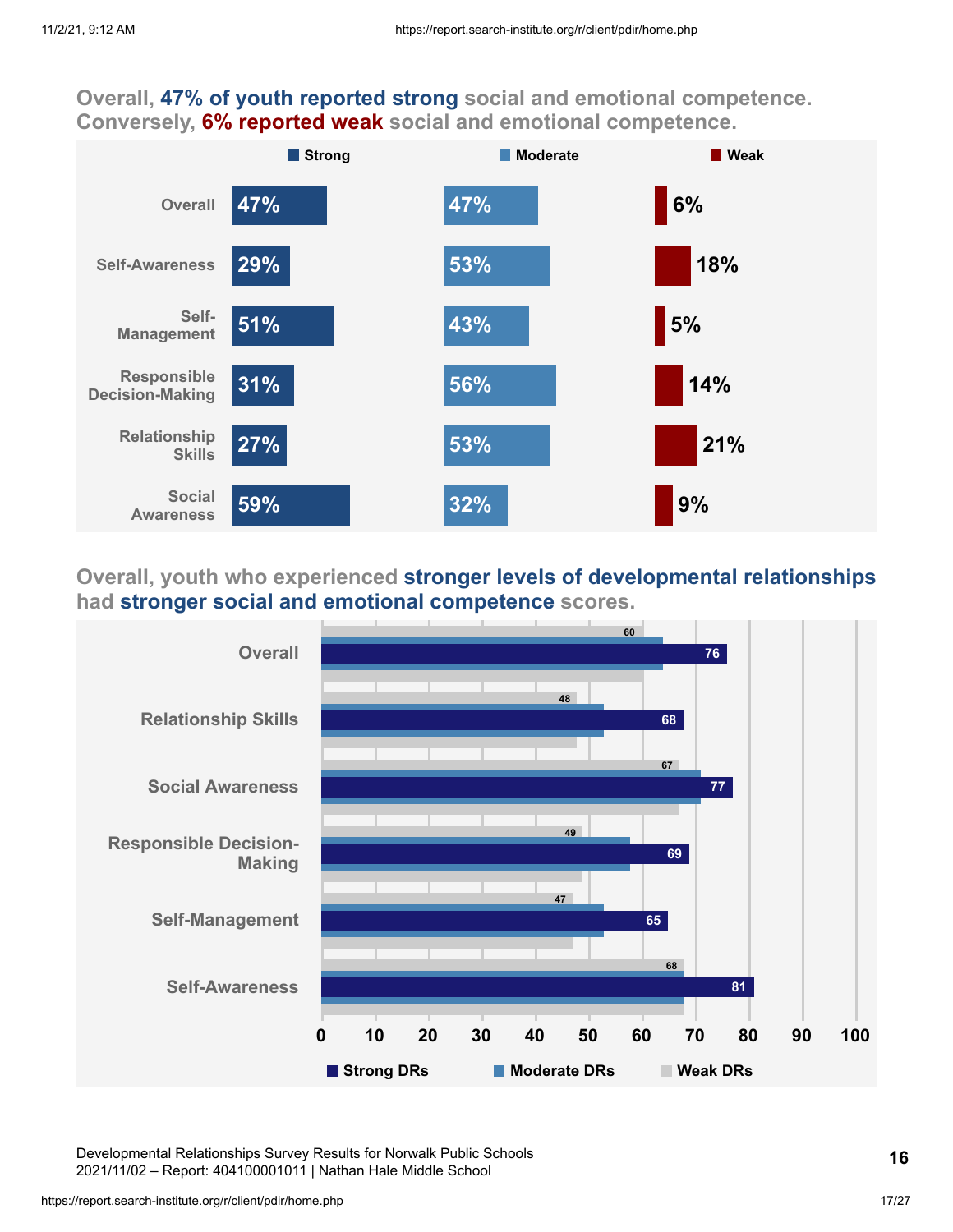### <span id="page-17-0"></span>**Core Measure 3: Equitable Practices**

Whether young people experience their school and program culture as welcoming and inclusive has a direct impact on their experience, and the positive (or negative) repercussions of the experience. The measures in this survey examine how young people experience diversity, equity, and inclusion (DEI) in their schools, OST, and student support programs.

In this chapter, we will explore young people's perceptions of diversity, equity, and inclusion. This section is customizable, and your organization chose the following options: A single overall score for your Organization's Culturally Responsive Environment.

**Youth generally reported that the organization had a moderate culturally responsive environment.**



**Note:** The red bar indicates the score from your previous administration of the survey. If this is your time 1 survey, then it will reflect the minimum benchmark for a "strong" score.

Developmental Relationships Survey Results for Norwalk Public Schools 2021/11/02 – Report: 404100001011 | Nathan Hale Middle School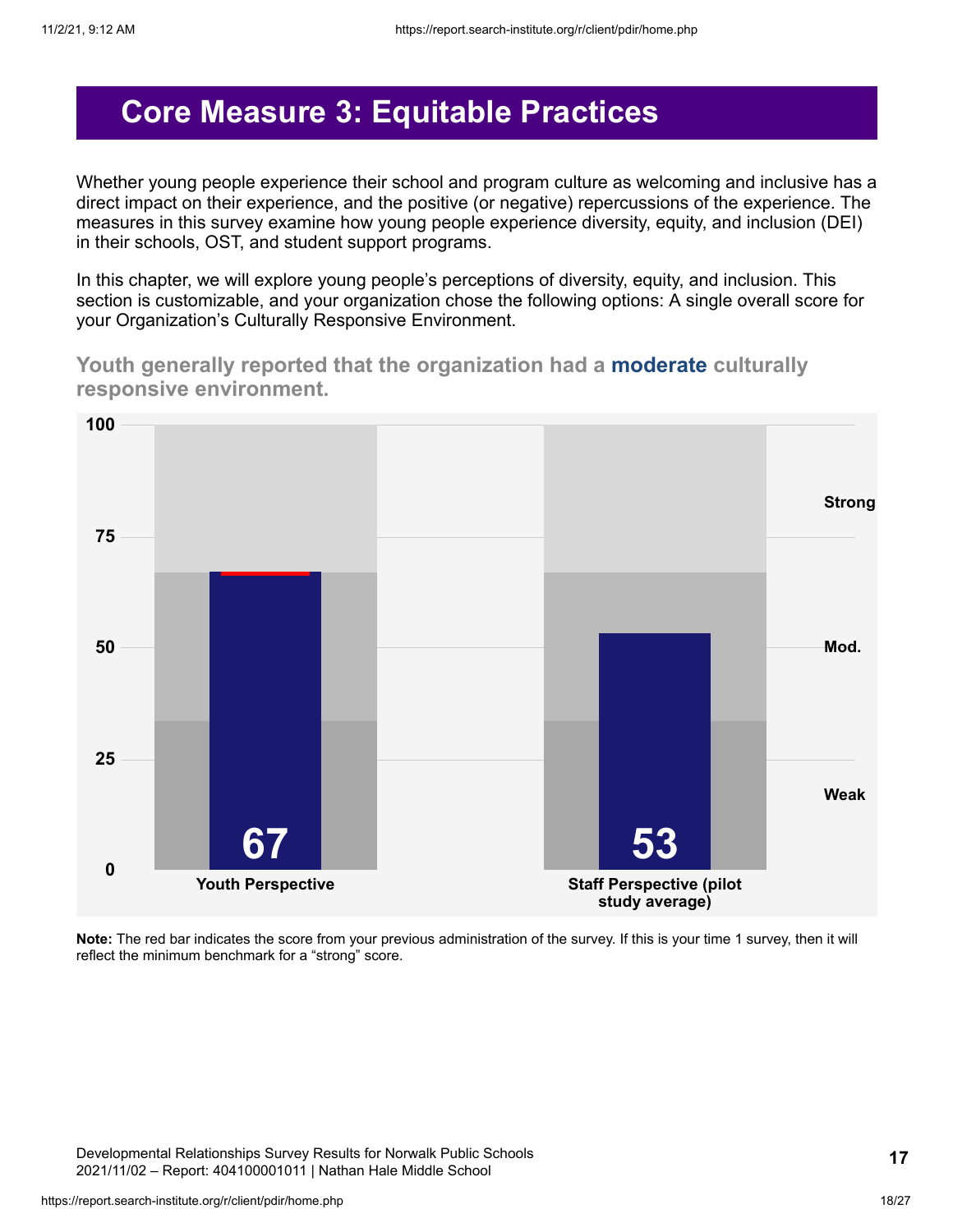**Here is a breakdown of how your youth and pilot study adults viewed their organization's culturally responsive environment:**



**Here is a breakdown of how your youth and pilot study adults felt when asked whether or not the adults reflect the diversity of the youth:**



**Youth who reported that the organization had a strong culturally responsive environment had stronger social and emotional competence scores.**



Developmental Relationships Survey Results for Norwalk Public Schools 2021/11/02 – Report: 404100001011 | Nathan Hale Middle School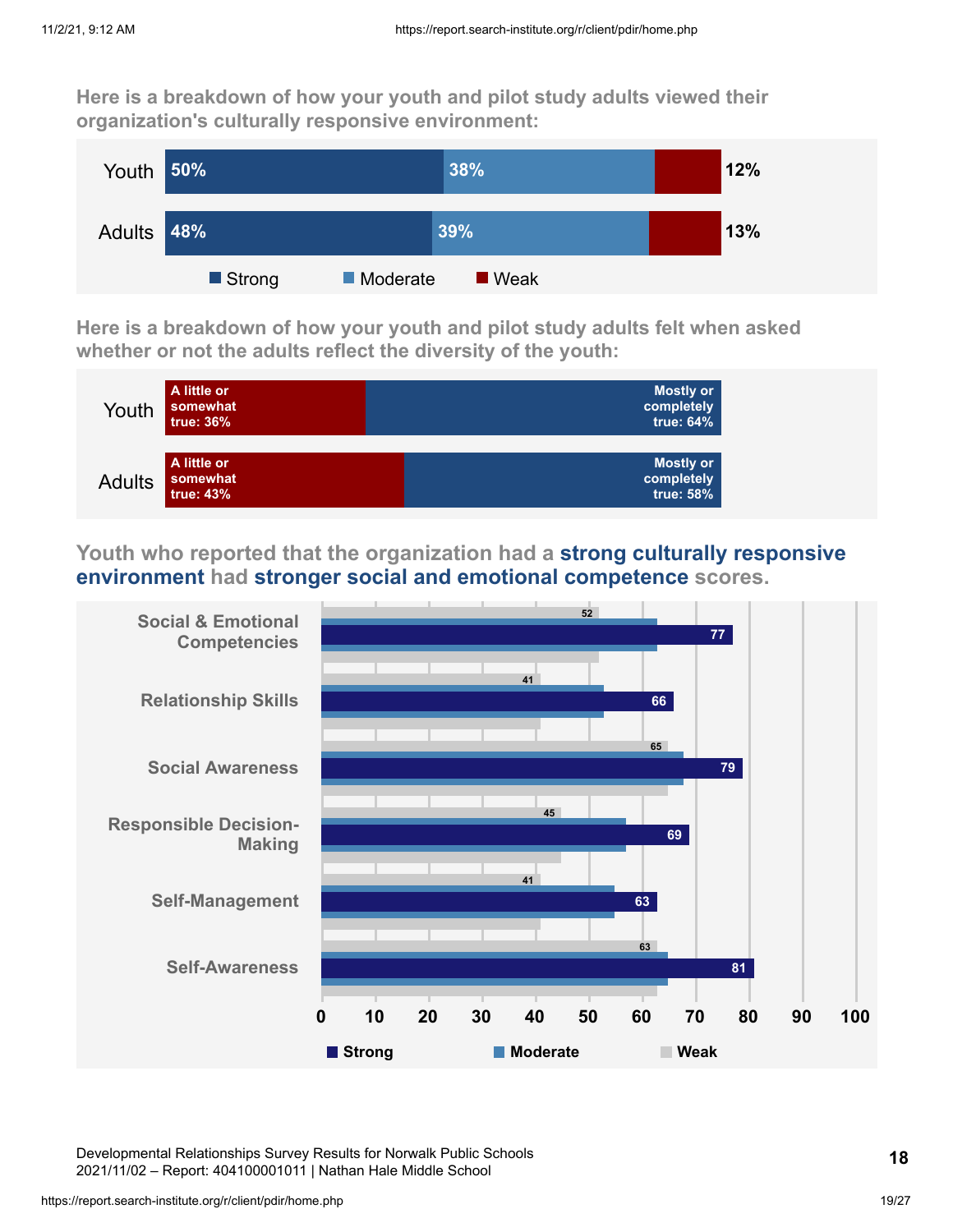## <span id="page-19-0"></span>**Additional Measures: Outcomes**

In this chapter, we will explore the optional outcome modules that your organization opted to include. This section is customizable, and your organization chose the following options: Drug Free Communities – Four Core Measures.

Developmental Relationships Survey Results for Norwalk Public Schools 2021/11/02 – Report: 404100001011 | Nathan Hale Middle School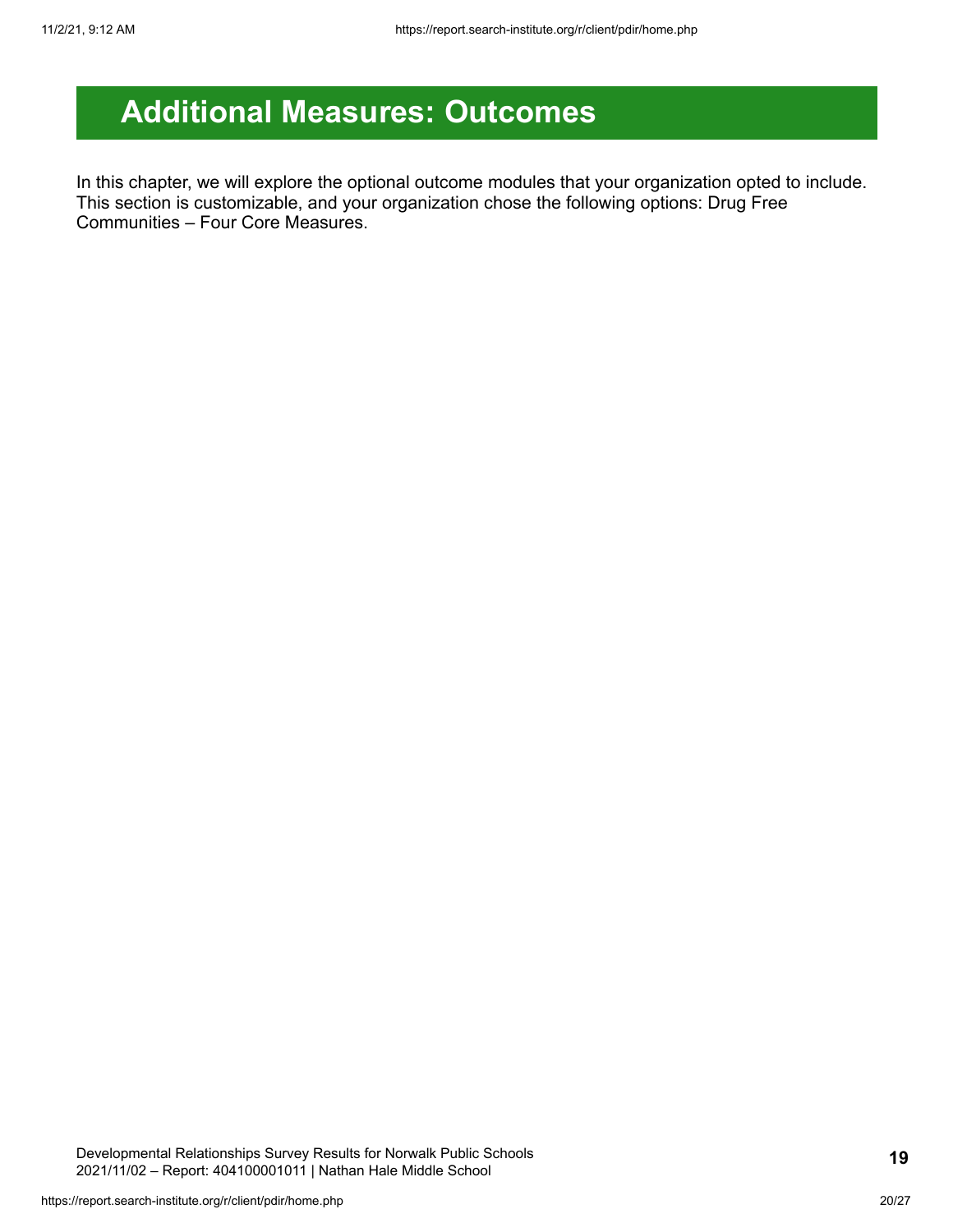### <span id="page-20-0"></span>**Outcomes: DFC Four Core Measures**

#### **Drug-Free Communities – Four Core Measures**

Young people are increasingly exposed to negative behaviors and opportunities for risk-taking. Those who experience low levels of developmental relationships and high levels of developmental deficit conditions are particularly vulnerable. In this section, you'll find data describing four core measures related to young people's use of alcohol, tobacco, prescription drugs, and marijuana. These data can be used to meet Drug-Free Communities (DFC) grantee reporting requirements established by the Substance Abuse and Mental Health Services Administration (SAMHSA).

This information is invaluable not only to your efforts to educate the community and develop an action plan for reducing substance use, associated risk behaviors, and deficit factors but also as a basis for strengthening protective factors critical to ensuring that your youth thrive.

The four core measures consist of:

- The percentage of youth who report using alcohol, tobacco, marijuana, or prescription drugs at least once in the 30 days immediately preceding the survey date.
- The percentage of youth who report that their parents feel that substance use is wrong.
- The percentage of youth who report that their friends feel substance use is wrong.
- The percentage of youth who think there is a risk in the use of these substances.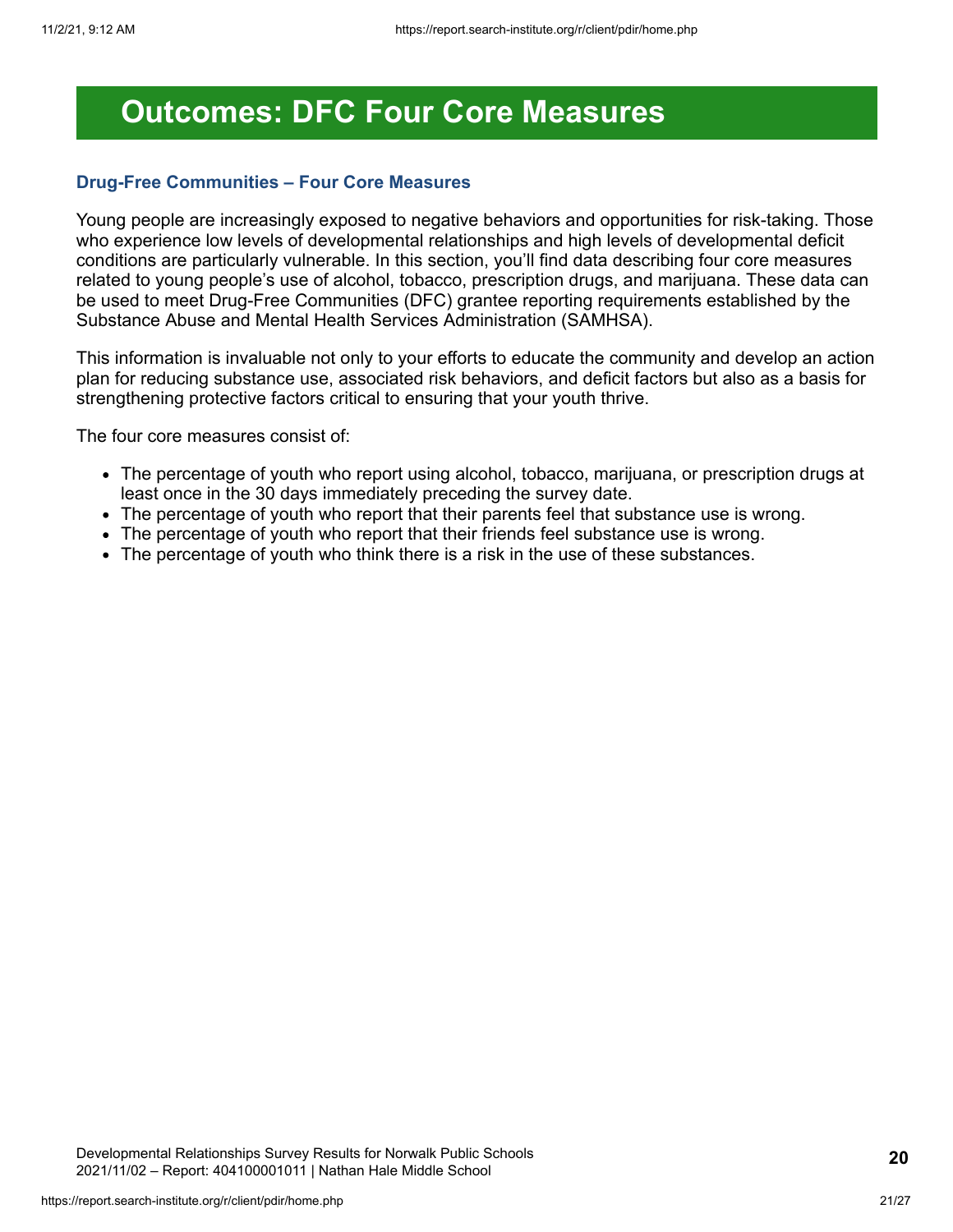### **Past 30-Day Use of Alcohol, Tobacco, Marijuana, Prescription Drugs, and Vaping**

| Category                            | <b>Definition</b>                                                                    | Total<br><b>Sample</b> | F              | Gender<br>м      | Grade<br>5 | $\overline{7}$ | 8  | 12 |
|-------------------------------------|--------------------------------------------------------------------------------------|------------------------|----------------|------------------|------------|----------------|----|----|
| <b>Alcohol</b>                      | Used alcohol once or more in the<br>past 30 days                                     | 15                     | 17             | -9               |            | 13             | 17 |    |
| Tobacco                             | Smoked cigarettes once or more in<br>the past 30 days                                | 4                      | $1 \quad 1$    |                  |            | 2              | 5  |    |
| <b>Marijuana</b>                    | Used marijuana once or more in the<br>past 30 days                                   | $\overline{4}$         | $\mathbf{1}$   | $\blacksquare$ 1 |            | 3              | 5  |    |
| <b>Prescription</b><br><b>Drugs</b> | Used prescription drugs not<br>prescribed to them in the past 30                     | 5                      | 2 <sub>2</sub> |                  |            | 4              | 5  |    |
| Vaping                              | days<br>Vaped tobacco, nicotine, or<br>marijuana once or more in the past<br>30 days | 6                      | 3              | $\overline{4}$   |            | 5              | 7  |    |

### **Youth Perception of Parental Disapproval of Alcohol, Tobacco, Marijuana, Prescription Drug Use, and Vaping**

| Category                            | <b>Definition</b>                                | Total<br><b>Sample</b> | F  | Gender<br>м | Grade<br>5 | 7  | 8  | $12 \,$ |
|-------------------------------------|--------------------------------------------------|------------------------|----|-------------|------------|----|----|---------|
| <b>Alcohol</b>                      | Drink regularly                                  | 90                     | 91 | -93         |            | 93 | 88 |         |
| <b>Tobacco</b>                      | Smoke tobacco                                    | 94                     | 99 | - 95        |            | 96 | 92 |         |
| Marijuana                           | Use marijuana                                    | 93                     | 97 | 94          |            | 96 | 91 |         |
| <b>Prescription</b><br><b>Drugs</b> | Used prescription drugs not<br>prescribed to you | 94                     | 97 | - 97        |            | 97 | 93 |         |
| Vaping                              | Vape tobacco, nicotine, or marijuana             | 94                     | 97 | 95          |            | 95 | 93 |         |

Values for one or more cells were suppressed due to fewer than 10 youth in that category responding.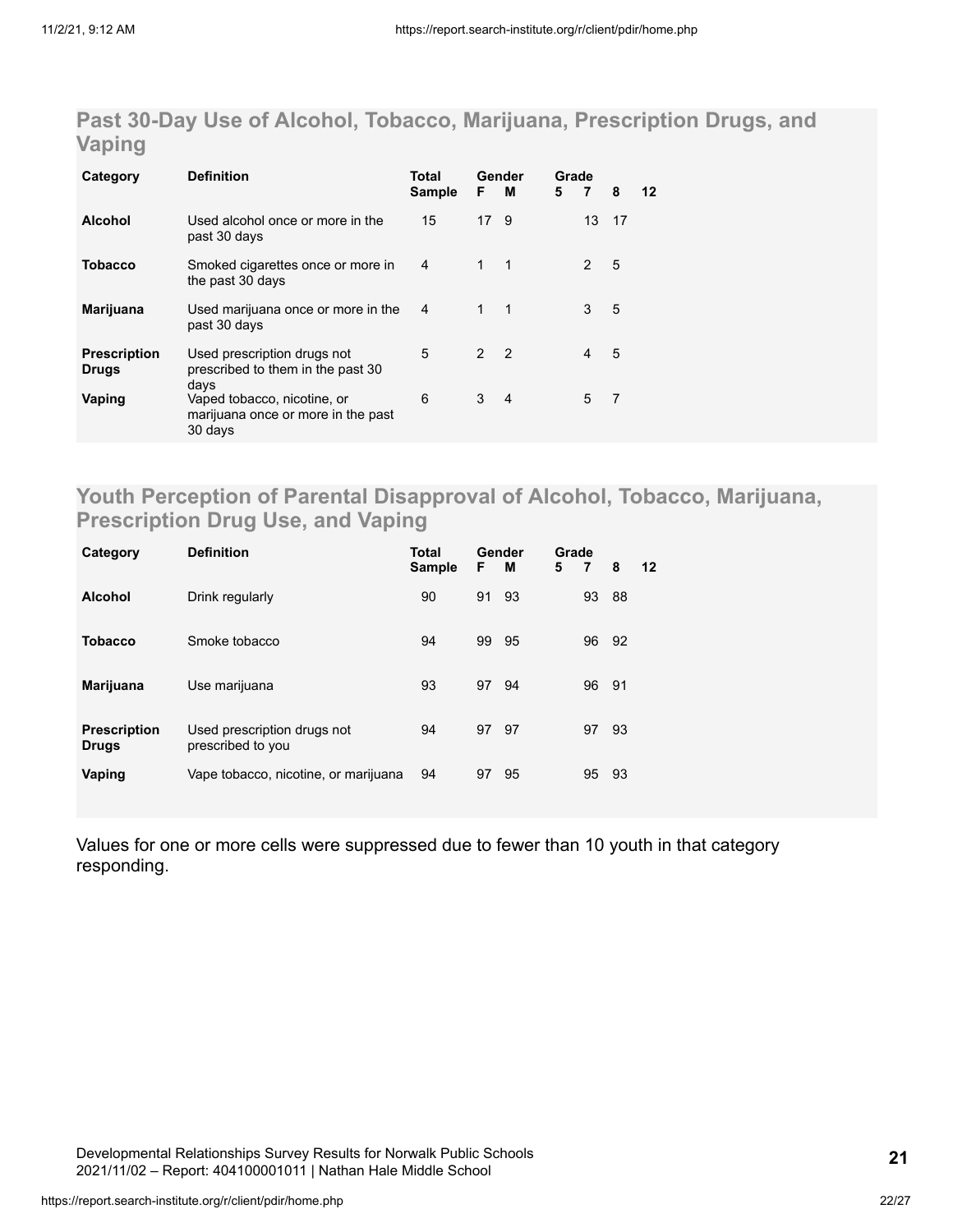### **Youth Perception of Peer Disapproval of Alcohol, Tobacco, Marijuana, Prescription Drugs, and Vaping**

| Category                            | <b>Definition</b>                                | <b>Total</b><br><b>Sample</b> | F.    | Gender<br>M | Grade<br>5 | 7  | 8  | $12 \,$ |
|-------------------------------------|--------------------------------------------------|-------------------------------|-------|-------------|------------|----|----|---------|
| <b>Alcohol</b>                      | Drink regularly                                  | 84                            | 84    | - 87        |            | 84 | 86 |         |
| <b>Tobacco</b>                      | Smoke tobacco                                    | 90                            | 94    | -93         |            | 89 | 93 |         |
| Marijuana                           | Use marijuana                                    | 87                            | 89 91 |             |            | 87 | 88 |         |
| <b>Prescription</b><br><b>Drugs</b> | Used prescription drugs not<br>prescribed to you | 88                            | 91 91 |             |            | 87 | 92 |         |
| Vaping                              | Vape tobacco, nicotine, or marijuana             | 87                            | 90    | 88          |            | 86 | 89 |         |

### **Youth Perception of Risk of Alcohol, Tobacco, Marijuana, Prescription Drug Use, and Vaping**

| Category                            | <b>Definition</b>                                          | Total<br><b>Sample</b> | F     | Gender<br>м | Grade<br>5 | $-7$  | 8   | 12 |
|-------------------------------------|------------------------------------------------------------|------------------------|-------|-------------|------------|-------|-----|----|
| <b>Alcohol</b>                      | Five or more drinks once or twice a<br>week                | 78                     | 81 76 |             |            | 81    | 75  |    |
| <b>Tobacco</b>                      | One or more packs of cigarettes per<br>day                 | 82                     | 85 83 |             |            | 83 81 |     |    |
| <b>Marijuana</b>                    | Use marijuana once or twice a week                         | 70                     | 74    | 68          |            | 73    | 66  |    |
| <b>Prescription</b><br><b>Drugs</b> | Used prescription drugs that are not<br>prescribed to them | 82                     | 85 81 |             |            | 82    | -82 |    |
| Vaping                              | Vape tobacco, nicotine, or marijuana                       | 76                     | 75    | -77         |            | 76    | 75  |    |

Values for one or more cells were suppressed due to fewer than 10 youth in that category responding.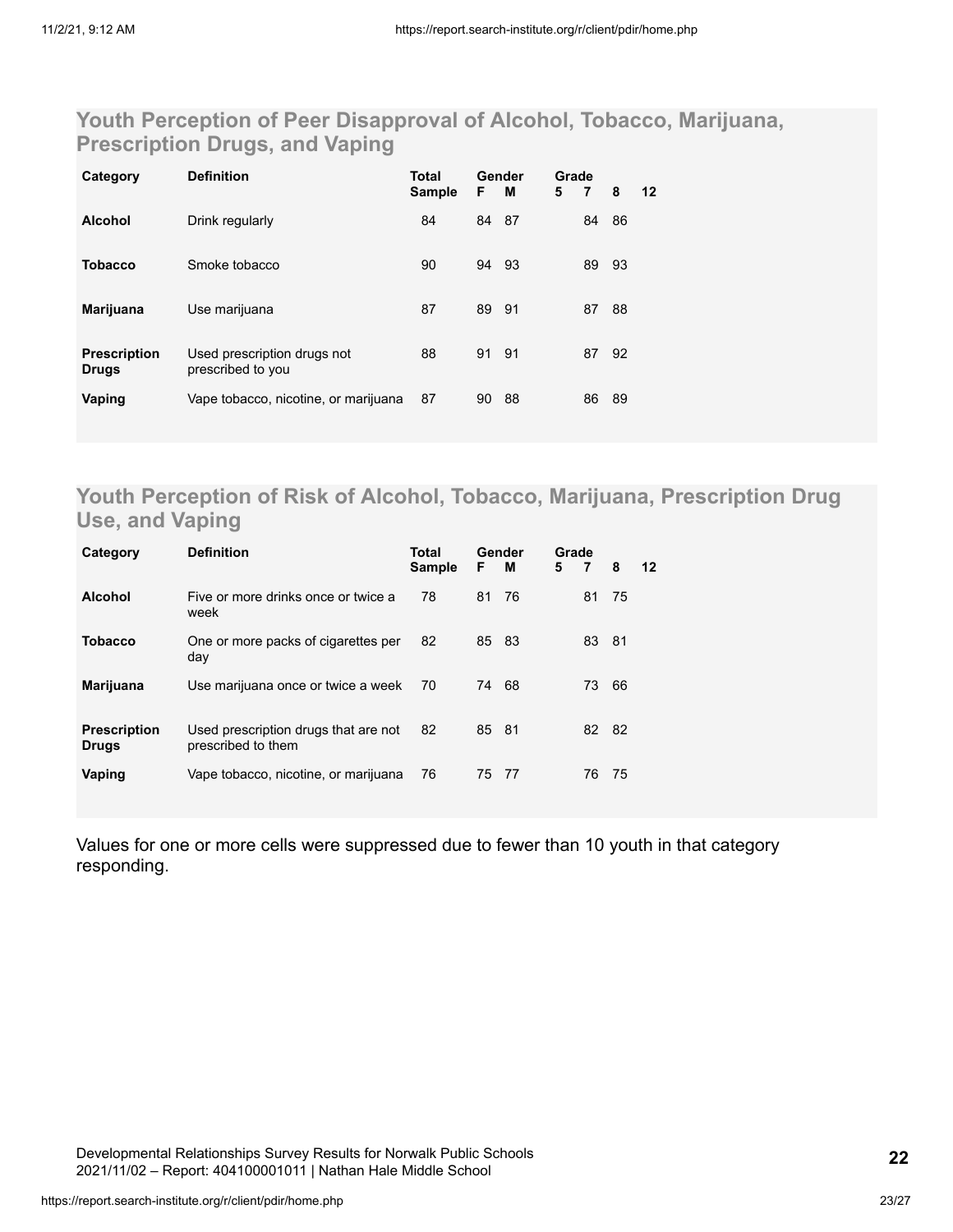#### **Four Core Measures Data Summary**

|                         |                              | Past 30-Day Use |                        |                       |                       |                 |             | <b>Perception of Risk</b> |             |             |            |
|-------------------------|------------------------------|-----------------|------------------------|-----------------------|-----------------------|-----------------|-------------|---------------------------|-------------|-------------|------------|
|                         |                              | <b>Alc</b>      | <b>Tob</b>             | Mar                   | Pre                   | Vape            | <b>Alc</b>  | <b>Tob</b>                | Mar         | Pre         | Vape       |
| <b>Total</b>            | $*$ %                        | 15              | 3.5                    | 3.9                   | 4.7                   | 5.9             | 77.6        | 82.3                      | 70.1        | 81.9        | 75.9       |
| <b>Sample</b>           | n<br>N                       | 38<br>254       | $\overline{9}$<br>255  | 10<br>254             | 12<br>254             | 15<br>254       | 197<br>254  | 209<br>254                | 178<br>254  | 208<br>254  | 192<br>253 |
| Female                  | $*0/0$                       | 17.5            | $\mathbf{1}$           | $\mathbf{1}$          | 1.9                   | 2.9             | 81.4        | 85.3                      | 73.5        | 85.3        | 75.5       |
|                         | n                            | 18              | $\mathbf{1}$           | $\mathbf{1}$          | $\overline{2}$        | 3               | 83          | 87                        | 75          | 87          | 77         |
|                         | N                            | 103             | 103                    | 103                   | 103                   | 103             | 102         | 102                       | 102         | 102         | 102        |
| <b>Male</b>             | $*9/0$                       | 8.7             | 0.8                    | 0.8                   | 2.4                   | 3.9             | 75.8        | 82.8                      | 68          | 81.3        | 77.2       |
|                         | n<br>N                       | 11<br>127       | $\mathbf{1}$<br>128    | $\mathbf{1}$<br>127   | $\mathbf{3}$<br>127   | 5<br>127        | 97<br>128   | 106<br>128                | 87<br>128   | 104<br>128  | 98<br>127  |
| <b>Not</b>              | $*9/0$                       |                 |                        |                       |                       |                 |             |                           |             |             |            |
| <b>Enrolled</b>         | n                            |                 |                        |                       |                       |                 |             |                           |             |             |            |
|                         | N                            |                 |                        |                       |                       |                 |             |                           |             |             |            |
| 4                       | $*0/0$<br>n                  |                 |                        |                       |                       |                 |             |                           |             |             |            |
|                         | $\mathsf{N}$                 |                 |                        |                       |                       |                 |             |                           |             |             |            |
| $\overline{\mathbf{5}}$ | $*9/0$                       |                 |                        |                       |                       |                 |             |                           |             |             |            |
|                         | n                            |                 |                        |                       |                       |                 |             |                           |             |             |            |
|                         | N<br>$*9/0$                  |                 |                        |                       |                       |                 |             |                           |             |             |            |
| $\overline{6}$          | n                            |                 |                        |                       |                       |                 |             |                           |             |             |            |
|                         | $\mathsf{N}$                 |                 |                        |                       |                       |                 |             |                           |             |             |            |
| $\overline{7}$          | $*0/0$                       | 12.6            | 1.7                    | 2.5                   | 4.2                   | $\overline{5}$  | 80.7        | 83.2                      | 73.1        | 81.5        | 76.5       |
|                         | n                            | 15              | $\overline{2}$         | 3                     | 5                     | $6\overline{6}$ | 96          | 99                        | 87          | 97          | 91         |
| $\overline{\mathbf{8}}$ | ${\sf N}$<br>$*9/0$          | 119<br>16.5     | 120<br>$5\overline{)}$ | 120<br>$\overline{5}$ | 119<br>$\overline{5}$ | 119<br>6.6      | 119<br>75.2 | 119<br>81                 | 119<br>66.1 | 119<br>81.8 | 119<br>75  |
|                         | n                            | 20              | $6\phantom{.}6$        | $6\phantom{.}6$       | $6\phantom{a}$        | $\bf{8}$        | 91          | 98                        | 80          | 99          | 90         |
|                         | $\mathsf{N}$                 | 121             | 121                    | 121                   | $121$                 | 121             | $121$       | 121                       | 121         | 121         | 120        |
| $\overline{9}$          | $*9/0$                       |                 |                        |                       |                       |                 |             |                           |             |             |            |
|                         | n<br>$\overline{\mathsf{N}}$ |                 |                        |                       |                       |                 |             |                           |             |             |            |
| 10                      | $*0/0$                       |                 |                        |                       |                       |                 |             |                           |             |             |            |
|                         | n                            |                 |                        |                       |                       |                 |             |                           |             |             |            |
|                         | ${\sf N}$                    |                 |                        |                       |                       |                 |             |                           |             |             |            |
| 11                      | $*0/0$                       |                 |                        |                       |                       |                 |             |                           |             |             |            |
|                         | n<br>${\sf N}$               |                 |                        |                       |                       |                 |             |                           |             |             |            |
| $\overline{12}$         | $*9/0$                       |                 |                        |                       |                       |                 |             |                           |             |             |            |
|                         | n                            |                 |                        |                       |                       |                 |             |                           |             |             |            |
|                         | N                            |                 |                        |                       |                       |                 |             |                           |             |             |            |
| <b>Post</b>             | $*9/0$<br>n                  |                 |                        |                       |                       |                 |             |                           |             |             |            |
| <b>Secondary</b>        | N                            |                 |                        |                       |                       |                 |             |                           |             |             |            |
|                         |                              |                 |                        |                       |                       |                 |             |                           |             |             |            |

#### **Note:**

% -- In this table, the rows marked with a percent sign (%) reflect percentages of youth who meet the criteria appropriate to the particular column for Past 30-Day Use, Perception of Risk, Perception of Parental Disapproval, and Perception of Peer Disapproval.

n -- Rows marked with a lower case n report the number of students who meet the criteria.

N -- Rows marked with an upper case N report the number of students who responded to the relevant question.

Values for one or more cells were suppressed due to fewer than 10 youth in that category responding.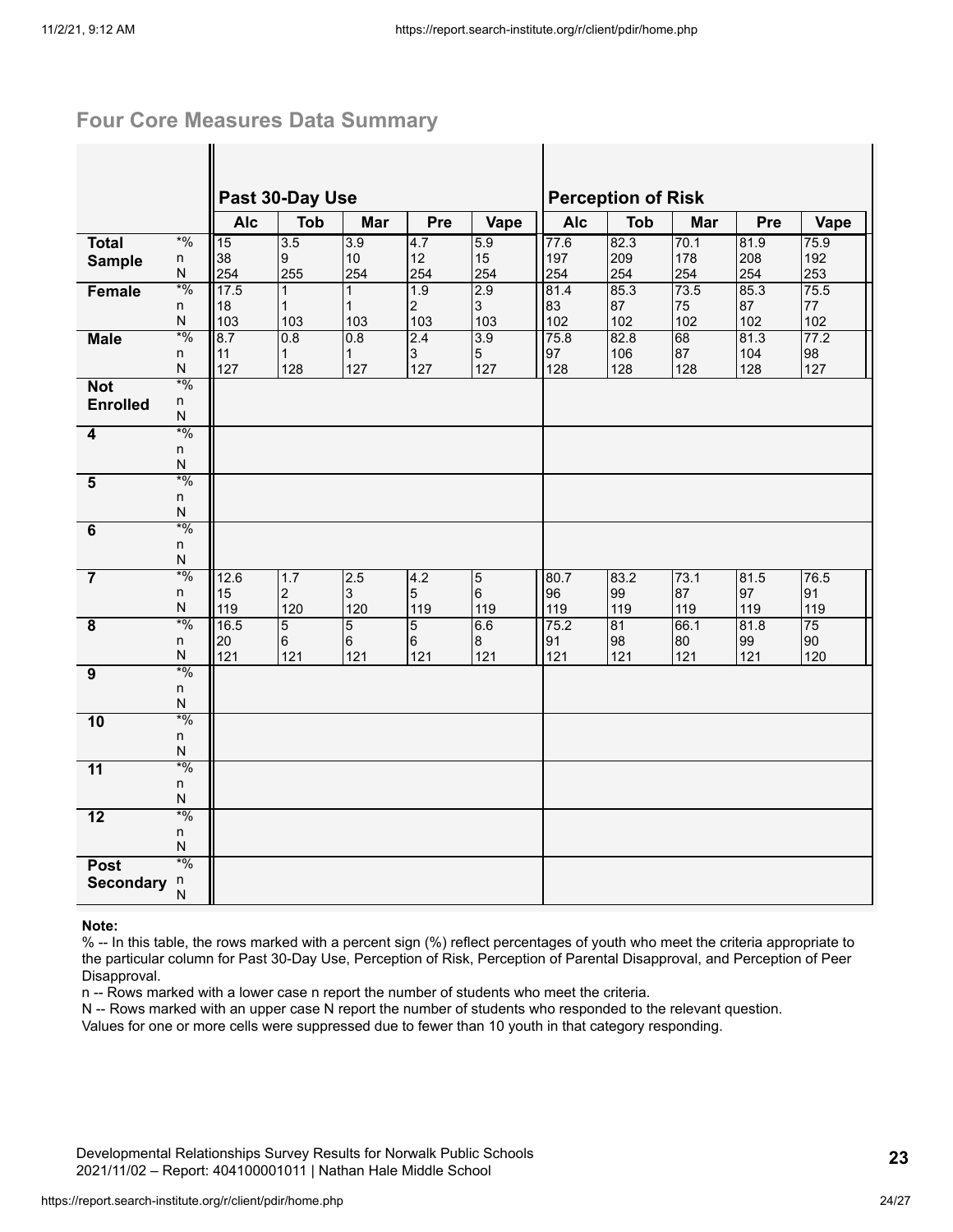#### **Four Core Measures Data Summary - Part 2**

 $\mathbf{I}$ 

|                         |                         |            | <b>Perception of Parental Disapproval</b> |      |      |      |            |            | <b>Perception of Peer Disapproval</b> |      |      |
|-------------------------|-------------------------|------------|-------------------------------------------|------|------|------|------------|------------|---------------------------------------|------|------|
|                         |                         | <b>Alc</b> | <b>Tob</b>                                | Mar  | Pre  | Vape | <b>Alc</b> | <b>Tob</b> | Mar                                   | Pre  | Vape |
| <b>Total</b>            | $\frac{0}{0}$           | 90.2       | 94.1                                      | 93.3 | 94.5 | 93.7 | 83.9       | 90.5       | 87.4                                  | 88.2 | 87   |
| <b>Sample</b>           | n                       | 230        | 238                                       | 236  | 240  | 238  | 213        | 228        | 222                                   | 224  | 221  |
|                         | N                       | 255        | 253                                       | 253  | 254  | 254  | 254        | 252        | 254                                   | 254  | 254  |
| Female                  | $\frac{0}{0}$           | 91.3       | 99                                        | 97   | 97.1 | 97.1 | 84.5       | 94.1       | 89.2                                  | 91.3 | 90.2 |
|                         | n                       | 94         | 100                                       | 98   | 100  | 99   | 87         | 96         | 91                                    | 94   | 92   |
|                         | N                       | 103        | 101                                       | 101  | 103  | 102  | 103        | 102        | 102                                   | 103  | 102  |
| <b>Male</b>             | $\frac{0}{0}$           | 93         | 94.5                                      | 93.8 | 96.9 | 94.5 | 86.6       | 92.9       | 90.6                                  | 90.6 | 88.3 |
|                         | n<br>$\mathsf{N}$       | 119        | 121                                       | 120  | 123  | 121  | 110        | 117        | 116                                   | 115  | 113  |
|                         | $\frac{0}{0}$           | 128        | 128                                       | 128  | 127  | 128  | 127        | 126        | 128                                   | 127  | 128  |
| <b>Not</b>              |                         |            |                                           |      |      |      |            |            |                                       |      |      |
| <b>Enrolled</b>         | n<br>N                  |            |                                           |      |      |      |            |            |                                       |      |      |
| 4                       | $\frac{0}{0}$           |            |                                           |      |      |      |            |            |                                       |      |      |
|                         | n                       |            |                                           |      |      |      |            |            |                                       |      |      |
|                         | N                       |            |                                           |      |      |      |            |            |                                       |      |      |
| $\overline{\mathbf{5}}$ | $\frac{0}{0}$           |            |                                           |      |      |      |            |            |                                       |      |      |
|                         | n                       |            |                                           |      |      |      |            |            |                                       |      |      |
|                         | ${\sf N}$               |            |                                           |      |      |      |            |            |                                       |      |      |
| $\overline{6}$          | $\frac{0}{0}$           |            |                                           |      |      |      |            |            |                                       |      |      |
|                         | n                       |            |                                           |      |      |      |            |            |                                       |      |      |
|                         | ${\sf N}$               |            |                                           |      |      |      |            |            |                                       |      |      |
| $\overline{7}$          | $\frac{0}{0}$           | 92.5       | 95.8                                      | 95.8 | 96.6 | 95   | 84         | 89.1       | 87.4                                  | 86.6 | 85.7 |
|                         | n                       | 111        | 115                                       | 114  | 115  | 114  | 100        | 106        | 104                                   | 103  | 102  |
|                         | $\mathsf{N}$            | 120        | 120                                       | 119  | 119  | 120  | 119        | 119        | 119                                   | 119  | 119  |
| $\overline{\mathbf{8}}$ | $\frac{0}{0}$           | 87.6       | 92.4                                      | 90.8 | 93.4 | 92.5 | 86         | 93.3       | 88.4                                  | 91.7 | 89.3 |
|                         | n                       | 106        | 110                                       | 109  | 113  | 111  | 104        | 111        | 107                                   | 111  | 108  |
|                         | $\mathsf{N}$            | 121        | 119                                       | 120  | 121  | 120  | 121        | 119        | 121                                   | 121  | 121  |
| 9                       | $\frac{0}{0}$           |            |                                           |      |      |      |            |            |                                       |      |      |
|                         | n                       |            |                                           |      |      |      |            |            |                                       |      |      |
|                         | $\overline{\mathsf{N}}$ |            |                                           |      |      |      |            |            |                                       |      |      |
| 10                      | $\frac{0}{0}$           |            |                                           |      |      |      |            |            |                                       |      |      |
|                         | $\mathsf{n}$            |            |                                           |      |      |      |            |            |                                       |      |      |
|                         | $\mathsf{N}$            |            |                                           |      |      |      |            |            |                                       |      |      |
| $\overline{11}$         | $\frac{0}{0}$           |            |                                           |      |      |      |            |            |                                       |      |      |
|                         | $\mathsf{n}$            |            |                                           |      |      |      |            |            |                                       |      |      |
|                         | $\mathsf{N}$            |            |                                           |      |      |      |            |            |                                       |      |      |
| $\overline{12}$         | $\frac{0}{0}$           |            |                                           |      |      |      |            |            |                                       |      |      |
|                         | n<br>N                  |            |                                           |      |      |      |            |            |                                       |      |      |
|                         | $\frac{0}{0}$           |            |                                           |      |      |      |            |            |                                       |      |      |
| <b>Post</b>             |                         |            |                                           |      |      |      |            |            |                                       |      |      |
| <b>Secondary</b>        | n<br>N                  |            |                                           |      |      |      |            |            |                                       |      |      |
|                         |                         |            |                                           |      |      |      |            |            |                                       |      |      |

#### **Note:**

% -- In this table, the rows marked with a percent sign (%) reflect percentages of youth who meet the criteria appropriate to the particular column for Past 30-Day Use, Perception of Risk, Perception of Parental Disapproval, and Perception of Peer Disapproval.

n -- Rows marked with a lower case n report the number of students who meet the criteria.

N -- Rows marked with an upper case N report the number of students who responded to the relevant question.

Values for one or more cells were suppressed due to fewer than 10 youth in that category responding.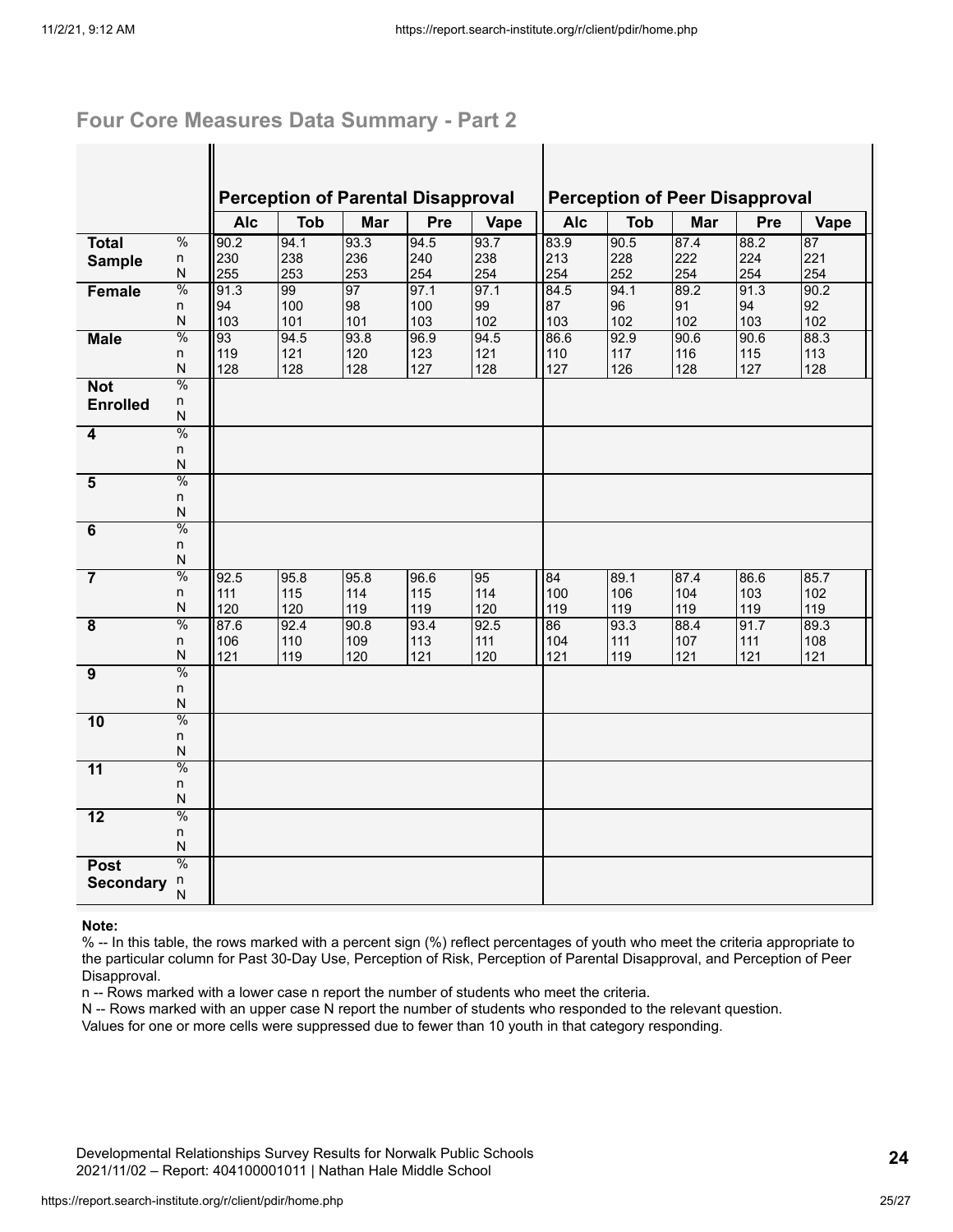## **Filters Used in This Report**

This report has been generated from a World Wide Web based system that includes the ability to filter the responses displayed based on a set of criteria selected by the viewer. When this report is printed or saved to a PDF file, it may not be clear what filtering if any has been used on the data set. That lack of clarity is what this section is designed to address. This section is shown only if filtering has reduced the number of responses shown to less than all responses available. **Currently displayed are 261 of 2550 survey responses**

#### **Groups displayed:**

BMHS Spring 2021: **Excluded** CGS Spring 2021: **Excluded** Nathan Hale Middle School Spring 2021: **Included** as main report data / post / time-2 Norwalk High School Spring 2021: **Excluded** P-TECH Spring 2021: **Excluded** Ponus Middle School Spring 2021: **Excluded** Roton Middle School Spring 2021: **Excluded** West Rocks Middle School Spring 2021: **Excluded**

Note: Checked values are included in the displayed data and unchecked values are excluded.

#### **Grades displayed:**

☑ Unanswered

- ☑ 5
- ☑ 6
- ☑ 7
- ☑ 8
- ☑ 9
- ☑ 10
- ☑ 11
- 

☑ 12

#### **Genders displayed:**

- ☑ Unanswered
- ☑ Girl
- ☑ Boy
- ☑ Other

#### **Is LGBT+ displayed:**

- ☑ 0
- ☑ 1

☑ 2

#### **Financial Strain displayed:**

- ☑ Unanswered
- ☑ Cannot buy the things we need sometimes
- ☑ Have just enough money OR No problem

#### **English Language Learner displayed:**